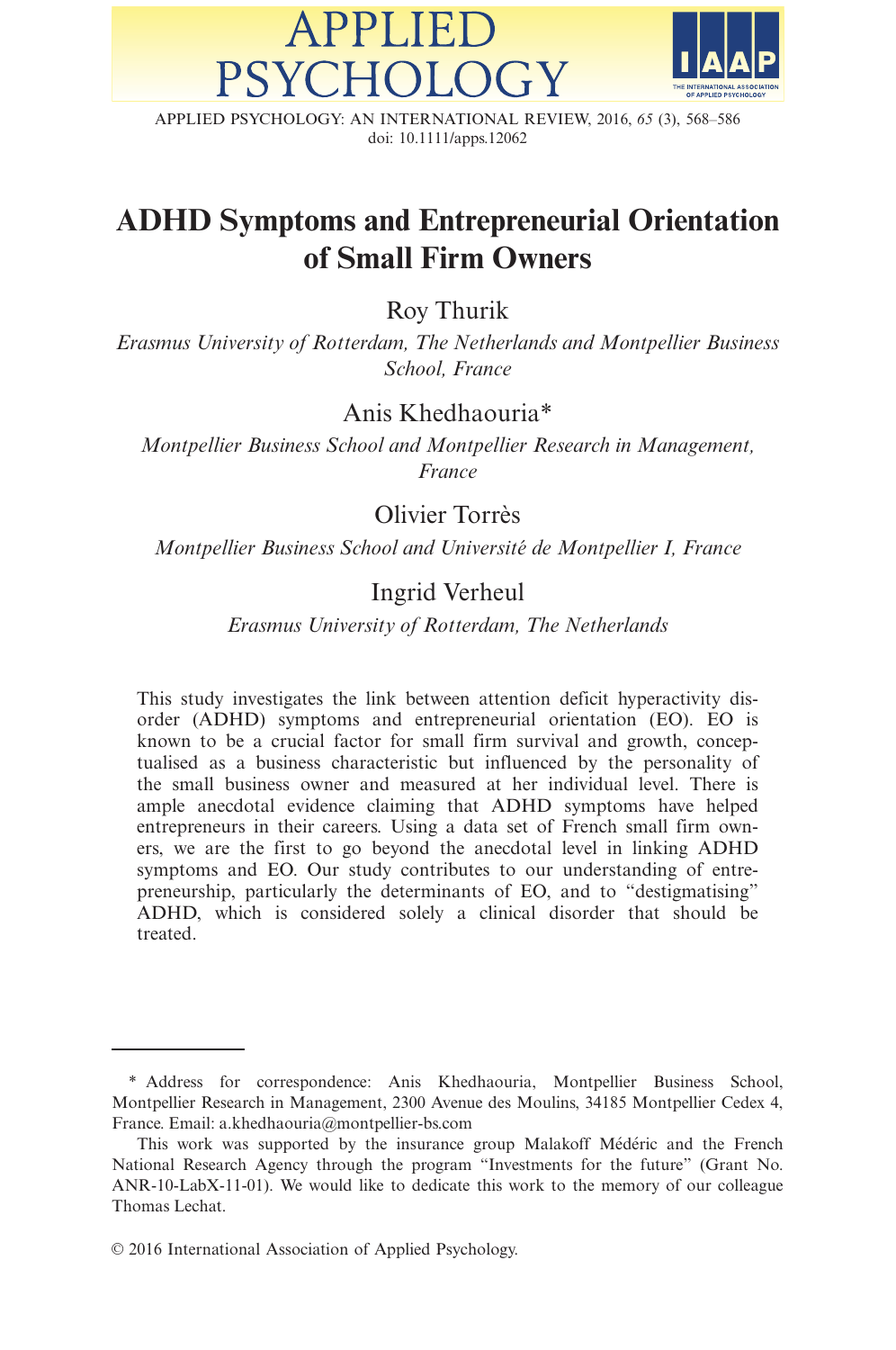#### INTRODUCTION

There is much anecdotal evidence about a relationship between attention deficit hyperactivity disorder (ADHD) symptoms and entrepreneurship. The popular press, such as *The New York Times* and *USA Today*, has highlighted many examples of renowned entrepreneurs who claim to have benefited from their diagnosed or presumed ADHD while successfully creating and developing their companies (see, for instance, Turner, 2003). Prominent examples include David Neeleman (JetBlue airlines) and Paul Orfalea (Kinko's, now FedEx Office). There is also circumstantial evidence: ADHD symptoms have been related to entrepreneurial characteristics, including opportunity recognition and innovative achievement (White & Shah, 2011), risk taking (Mäntylä, Still, Gullberg, & Del Missier, 2012), action orientation (Flach, 1997), and entrepreneurial intentions (Verheul, Block, Burmeister-Lamp, Thurik, Tiemeier, & Turturea, 2015). However, we have not found any systematic large sample evidence on the direct link between ADHD symptoms and entrepreneurship.

In the present study, entrepreneurship is measured using the entrepreneurial orientation (EO) concept. EO refers to the strategy-making policies and practices that firms apply when identifying opportunities and launching new ventures (Miller, 2011). It is a business characteristic that is strongly influenced by the personality of the entrepreneur and that, in the small business context, can be measured at the individual level (Wales, Patel, & Lumpkin, 2013). It is, perhaps, the most important concept in the world of entrepreneurship research because it is consistently shown to be a crucial factor for small firm survival and growth (Wiklund, Patzelt, & Shepherd, 2009).

The present study builds on the perspective that ADHD symptoms can be viewed as personal traits with both "bright" (i.e. desirable) and "dark" (i.e. undesirable) sides with countervailing effects on entrepreneurial effectiveness (Judge, Piccolo, & Kosalka, 2009). Bright traits may favor entrepreneurial effectiveness in general but also involve paradoxical utility (e.g. non-impulsive entrepreneurs may fail to take control of ambiguous situations due to their reluctance to take risks). Stated differently, dark traits may compromise entrepreneurial effectiveness in general but also enhance productivity and success in specific situations (e.g. impulsive entrepreneurs may take control of ambiguous situations due to their willingness to take risks) (Judge et al., 2009).

In the present study, we examine a sample of 306 French small firm owners and test the link between their ADHD symptoms (measured by a validated scale based on the American Psychiatric Association's Diagnostic and Statistical Manual of Mental Disorders (DSM)) and their EO (a self-reported measure of innovativeness, risk taking, and proactiveness). Moreover, we test whether this link remains intact when we add controls that might function as alternative explanations such as creativity, health and human capital of the owner, and firm size, which are documented to be associated with EO.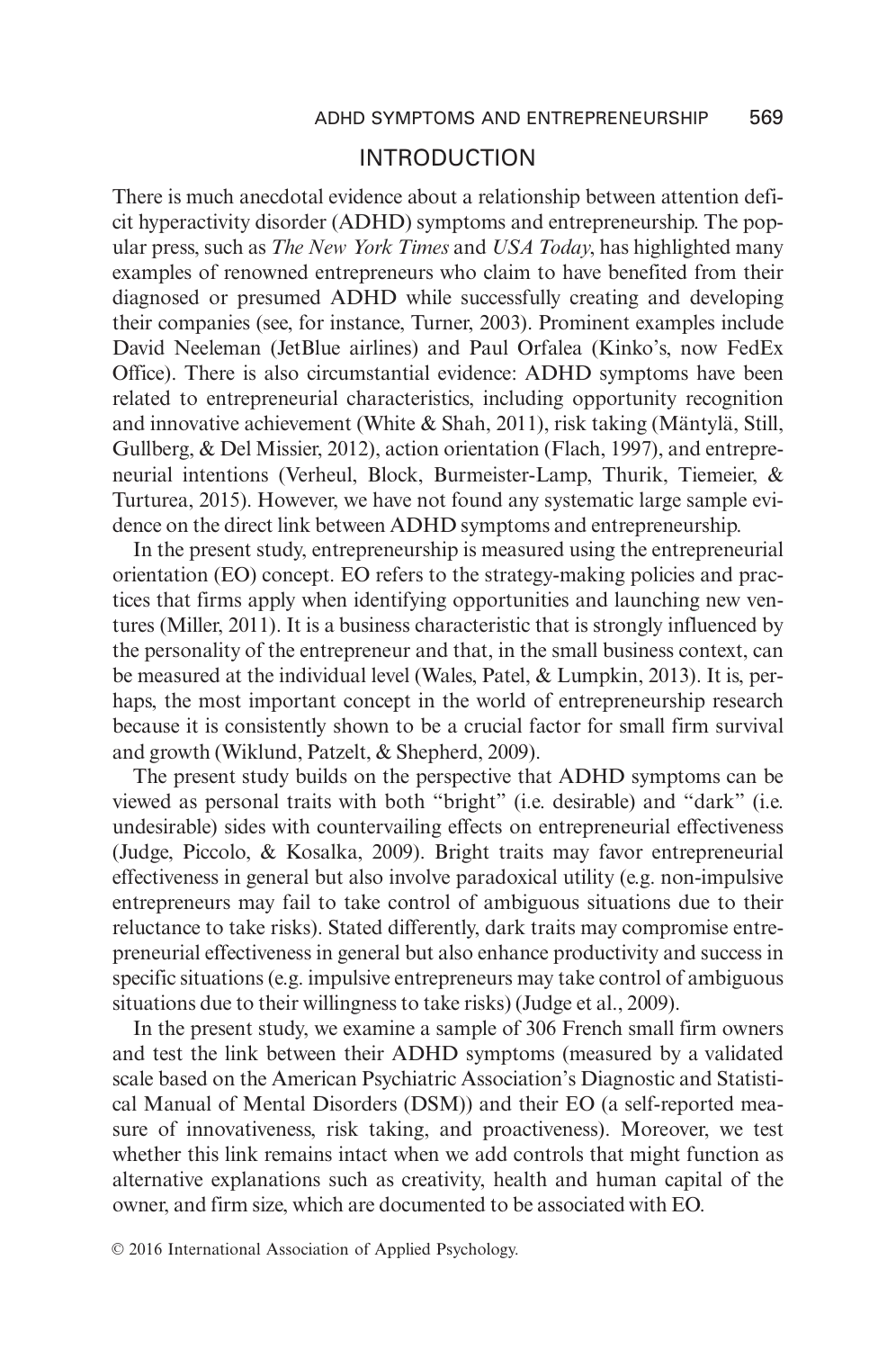Our study contributes in several ways. First, by demonstrating beyond the anecdotal level that ADHD symptoms are associated with EO in a small firm context, we extend the rich literature on EO in a new direction, linking it to validated psychological symptoms (Wales et al., 2013). Second, this association suggests that, at least under the appropriate circumstances, ADHD symptoms that are often regarded as "problematic" for adults' well-being may contribute to higher levels of entrepreneurial performance and, hence, to firm survival and firm growth. Third, this association may help people with ADHD symptoms—who often experience problems in regular wage jobs or in finding fitting employment—to consider starting their own business and to exploit their entrepreneurial talent. In this sense, our study may help stimulate entrepreneurship in an entirely new way by lowering a possible self-inflicted barrier. Overall, our study may also contribute to "destigmatising" ADHD, which is considered solely a clinical disorder that should be treated.

The remainder of our study is structured as follows. In the next section, we discuss EO, ADHD symptoms, and their relationship. In the data and method section, we present our data collection, measurement issues, and control variables. Subsequently, we present the empirical results. In the discussion section, we highlight theoretical and practical implications, and we devote close attention to future research.

#### THEORY AND HYPOTHESIS

### Entrepreneurial Orientation (EO)

EO is a business characteristic that describes a firm's ability to compete, adapt, and perform effectively in competitive environments (Wales, Monsen, & McKelvie, 2011). It refers to "the entrepreneurial strategy-making processes that key decision makers use to enact their firm's organizational purpose, sustain its vision, and create competitive advantage(s)" (Rauch, Wiklund, Lumpkin, & Frese, 2009, p. 763). EO is determined by "the extent to which the top managers are inclined to take business-related risks (the risk-taking dimension), to favor change and innovation in order to obtain a competitive advantage for their firm (the innovation dimension), and to compete aggressively with other firms (the proactiveness dimension)" (Covin & Slevin, 1988, p. 218). From the perspective of the upper echelons theory (Hambrick & Mason, 1984), EO in small firms is strongly influenced by the personality of the ownermanager and can, therefore, be measured at the individual level (Wales et al., 2013; Khedhaouria, Gurău, & Torrès, 2015). In the present study, the risktaking, innovativeness, and proactiveness dimensions are based on self-report measures completed by the firm owners.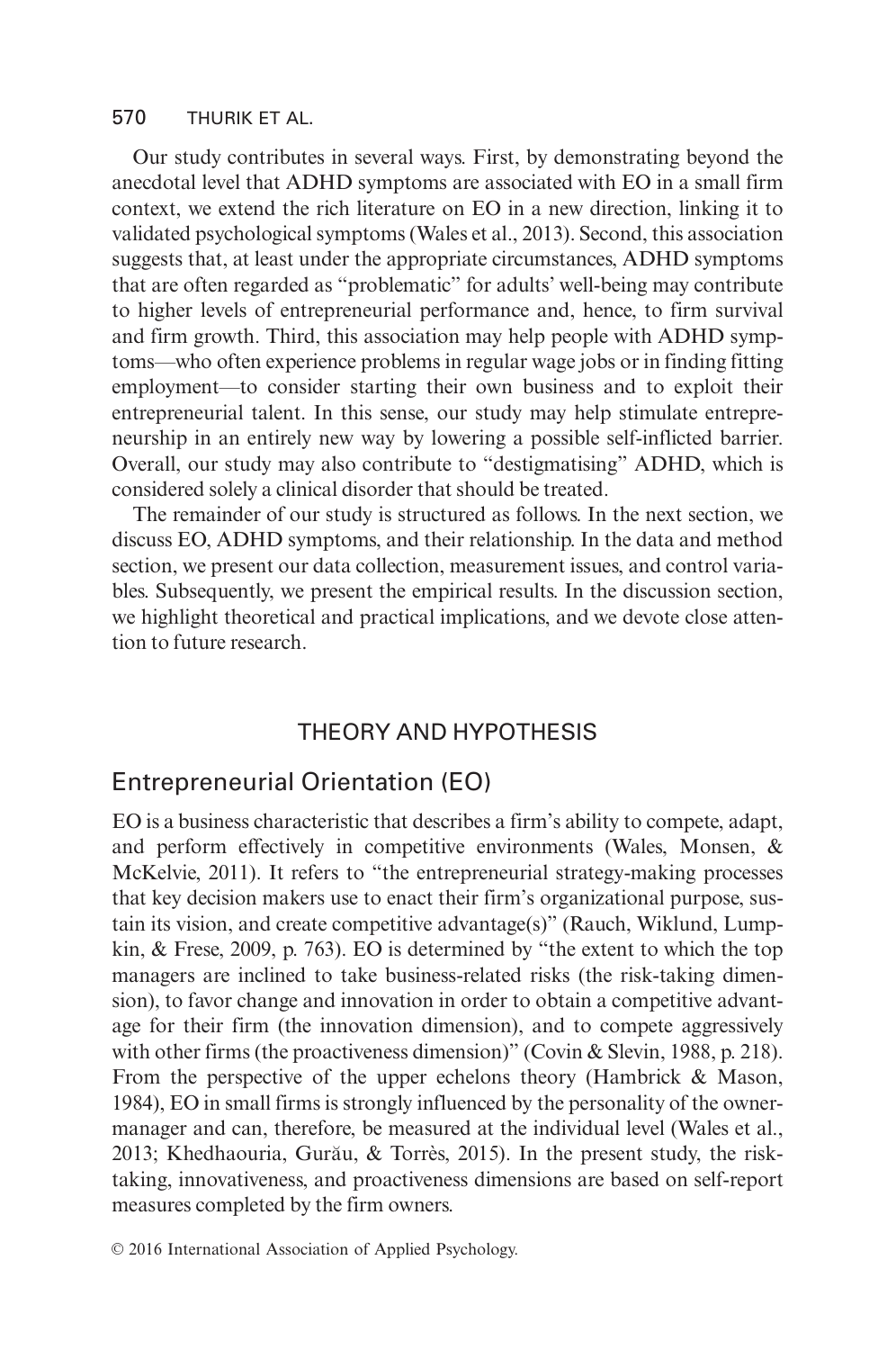## Attention Deficit Hyperactivity Disorder (ADHD)

ADHD is a common childhood disorder that is characterised by inattentiveness, impulsivity, and hyperactivity (Doshi, Hodgkins, Kahle, Sikirica, Cangelosi, Setyawan, Erder, & Neumann, 2012). These symptoms begin at an early age, are displayed across environments, and continue throughout life (Pelham, Foster, & Robb, 2007). ADHD is associated with deficiencies that may hamper an individual's activities, including acting before thinking, a short attention span, difficulty organising work, a lack of persistence when facing routine tasks, a lack of memory, and problems with decision making (Brown, 2005). These deficiencies arise from a poor-performing behavioral inhibition system in the brain, which is considered the central deficiency in individuals with ADHD (Barkley, 1997).

ADHD symptoms among adults are specifically related to inattentiveness symptoms, whereas hyperactive-impulsive symptoms tend to decline with age (Davidson, 2008). The persistence of these symptoms often translates into workplace-related problems such as a greater number of job terminations, disciplinary actions, job changes, absenteeism, lower income, poorer performance, work-related accidents and injuries, lower likelihood of full-time employment, poorer self-evaluations of functioning in teams, and a greater reliance on teammates without an associated acceptance of that reliance (Coetzer & Trimble, 2009).

Furthermore, adults with ADHD are less likely to be professionals and more likely to be unemployed or to occupy lower-level positions in organisations (Kessler, Adler, Gruber, Sarawate, Spencer, & Van Brunt, 2007). Their under-representation in higher-level positions may be explained by the primary deficits related to ADHD symptoms pertaining to specific activities such as organising, prioritising and commencing tasks, focusing, regulating alertness, sustaining effort and processing speed, managing frustration and modulating emotions, utilising working memory, and monitoring and self-regulating behavior (Nadeau, 1997). According to the American Psychiatric Association (2000, p. 86), "symptoms typically worsen in situations that require sustained attention or mental effort or that lack intrinsic appeal or novelty". As the great majority of adults with ADHD symptoms are undiagnosed, their integration into an incongruous organisational environment characterised by high levels of formal structures, control, and routine tasks can worsen behavioral problems and lead to underperformance in the workplace (Biederman, Mick, Fried, Aleardi, Potter, & Herzig, 2005). In addition, adults with ADHD symptoms often experience difficulties beyond those related to the workplace, for example, difficulties in formal education (Murphy & Barkley, 1996). Due to their underachievement, adults with ADHD symptoms often struggle with psychological difficulties and have strong feelings of incompetence, insecurity,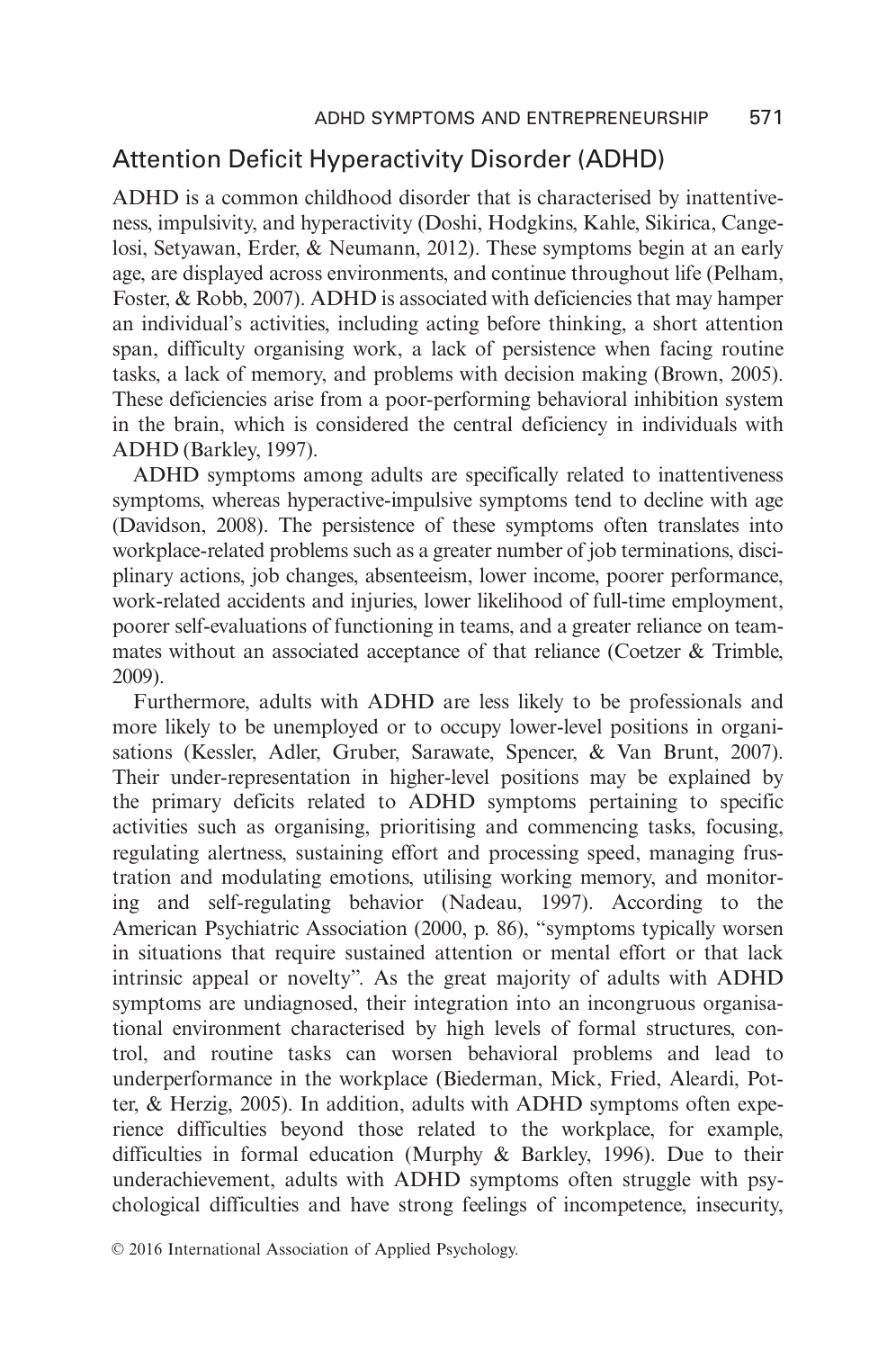and ineffectiveness, and many of them live with a chronic sense of frustration (Murphy & Barkley, 1996).

## The Relationship between ADHD and EO

Although they are unable to focus on or persist in repetitive or uninteresting tasks, adults with ADHD symptoms have the ability to sustain rare levels of intensity and focus on activities and projects that capture their interest and can be infectiously enthusiastic and passionate about those interests (White, 1999). As a result, they are capable of outstanding performance in certain areas (Biederman et al., 2005). Not surprisingly, the ADHD syndrome is often interpreted as "showing what they can do if they really want to" or "if they put their mind to it" (Mate, 2000, p. 14–15).

The bright side of ADHD often surfaces in a flexible work environment where adults are able to determine their own tasks and work at their own pace (Biederman et al., 2005; Goldstein, 2005). In such a work environment, ADHD symptoms can be associated with high levels of risk taking, innovativeness, a high tolerance for uncertainty and proactiveness (Coetzer & Trimble, 2009; Corman & Hallowell, 2006; White & Shah, 2006).

That is why an entrepreneurial work environment in which innovativeness, risk taking, and proactive traits may thrive (Macko & Tyszka, 2009) may be suitable for people with ADHD symptoms. In such a context, entrepreneurs are often motivated to do what they like, discover unexplored terrains, and dare to pursue risky activities and venture into the unknown (McMullen & Shepherd, 2006).

When we view ADHD symptoms through the entrepreneurial lens, inattentiveness becomes a desire to imagine and discover unexplored terrains, hyperactivity becomes an aptitude for multitasking and innovation, and impulsivity becomes a trigger of risk taking (Verheul et al., 2015). Following a close consideration of the qualities that make successful entrepreneurs, the symptoms of ADHD can be identified as distinct advantages: inattentiveness may lower the barrier for individuals to discover and develop new activities (White & Shah, 2011). Inattentiveness reflects proactiveness because it leads people to initiate change rather than reacting to events (Mäntylä et al., 2012). Hyperactivity or restlessness is another symptom that lends itself to an entrepreneurial career (Verheul et al., 2015), as it leads people to engage in introducing several innovative activities or products simultaneously (Corman & Hallowell, 2006). Finally, impulsivity is another symptom that increases risk taking and the propensity for action under uncertainty (Brown, 2005). While generally associated with executive impairment (Barkley, 1997), impulsivity has been found to be associated with innovative achievement (White & Shah, 2011). A key feature of this symptom is that it does not focus on what will happen; rather, it is driven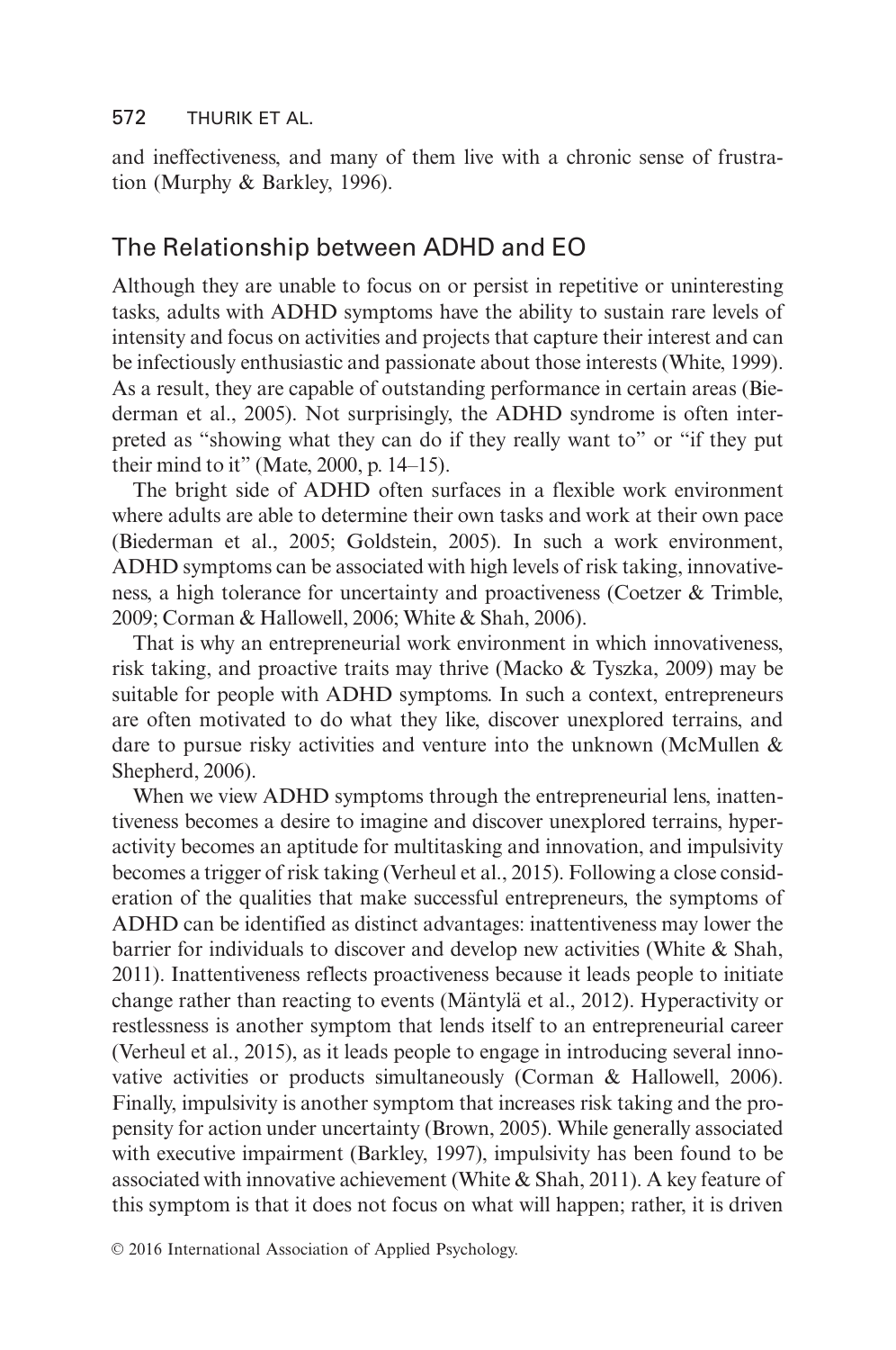by an individual's sense of what should be done (White  $\&$  Shah, 2011). Impulsive people act and do not think or wait (Brown, 2005).

In short, adults with ADHD symptoms may become professionally successful (Corman & Hallowell, 2006). However, the use of psychiatric symptoms to identify associations with entrepreneurship remains in its infancy. Validated DSM (Diagnostic and Statistical Manual of Mental Disorders published by the American Psychiatric Association, 2000) measures are obvious candidates for a first exploratory approach. In the present paper, we will not treat ADHD as a clinical disorder; rather, we will employ a validated measure of ADHD to assess the links between (experiencing) ADHD symptoms and EO. Thus, we hypothesise the following:

The extent to which small business owners experience ADHD symptoms is positively associated with their level of EO.

#### DATA AND METHOD

### Data Collection

Primary data were collected by a research team of the French Amarok observatory [\(www.observatoire-amarok.net\)](http://www.observatoire-amarok.net) between March 2011 and December 2012. Founded in January 2010, Amarok aims to study French small firm owners' beliefs, attitudes, and behaviors concerning their physical and mental health. During its development, Amarok partnered with the French mutual insurance company "Malakoff Mederic" and with the young leaders' network "Centre des Jeunes Dirigeants", which represents 3,500 business owners from many economic sectors.

An email invitation was sent to the 3,500 business owners, 334 of whom agreed to participate in a survey to be administered in March 2011. Twentyeight participants abandoned the survey for various reasons (e.g. business exit, time constraints), resulting in a sample of 306 participants. Amarok's telephone operators then interviewed the participants using a structured questionnaire that lasted approximately 20 minutes.

Participating firms have, on average, approximately 37 employees, with a standard deviation (SD) of approximately 98 employees. Thus, in terms of firm size, the sample is consistent with the European definition of a small firm (fewer than 250 employees). The average age of the participants is approximately 44 years, with an SD of approximately 8 years, and 83 per cent are male. A total of 199 firm owners have more than 5 years of education, with an SD of less than half a year, while 124 have more than 10 years' experience, with an  $SD$ of more than 7 years.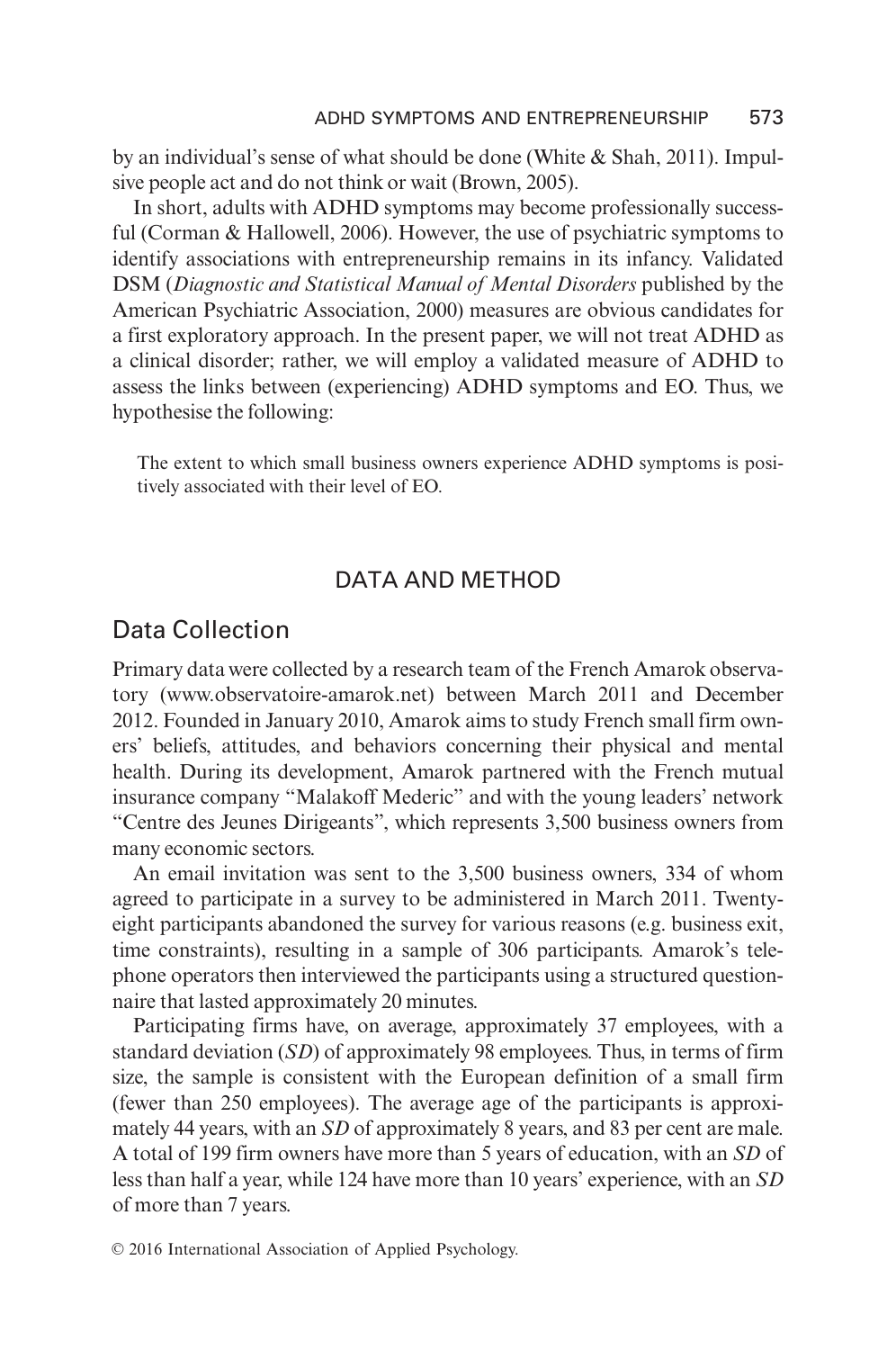Sample representativeness is assessed by comparing the distributions of age, gender, and education level in the current sample to those in the population of French small businesses obtained from the National Institute of Statistics and Economics (INSEE, 2012). The results show that our sample is similar to the profile of owners of French small businesses with respect to age, gender, and education level (Khedhaouria et al., 2015).

### Variables and Measures

Entrepreneurial Orientation. In our research, EO is assumed to be a formative construct because its dimensions vary independently and represent a unique aspect of the construct (George, 2011). Accordingly, changes in the dimensions cause changes in the EO construct. EO was measured using the widely adopted scale developed by Covin and Slevin (1988) which includes three sub-dimensions related to innovativeness, risk taking, and proactiveness. Each sub-dimension was measured using three items (Wales et al., 2013). The respondents were asked to indicate the extent to which each item characterises their entrepreneurial style, using a 7-point Likert-type scale. Acknowledging the EO dimensionality debate (Covin & Wales, 2012), we factor-analyzed the items and found that they loaded onto their corresponding constructs with values above 0.60 and eigenvalues exceeding 1, which is sufficient according to Hair, Black, Babin, and Anderson (2010). Dillon-Goldstein's rho  $(\rho)$  and Cronbach's alpha  $(\alpha)$  values are in excess of 0.7 for each sub-dimension, indicating a good level of reliability. The measurement of the sub-dimensions is discussed below.

The innovation sub-dimension was measured using three questions ( $\rho=$ 0.858;  $\alpha = 0.753$ ): In the past 3 years, (1) I introduced and favored many product or service innovations in my company; (2) I marketed many new lines of products or services in my company; (3) I made minor changes in product or service lines offered by my company (reverse scored).

The risk-taking sub-dimension was measured using three questions ( $\rho$ = 0.794;  $\alpha = 0.710$ ): (4) I tend to strongly favor high-risk projects (with chances of very high returns); (5) Owing to the nature of the environment, I favor bold and wide-ranging acts to achieve the company's objectives; (6) I typically adopt a bold and aggressive posture in order to maximise the probability of exploiting potential opportunities.

The proactiveness sub-dimension was measured using three questions ( $\rho$ = 0.832;  $\alpha = 0.726$ : (7) I am very seldom the first business to introduce new products/services, management techniques, or operating technologies in my company (reverse scored); (8) I typically respond to actions that competitors initiate rather than preceding them (reverse scored); (9) I have a tendency to follow competitors to adapt to the market rather than anticipating it (reverse scored).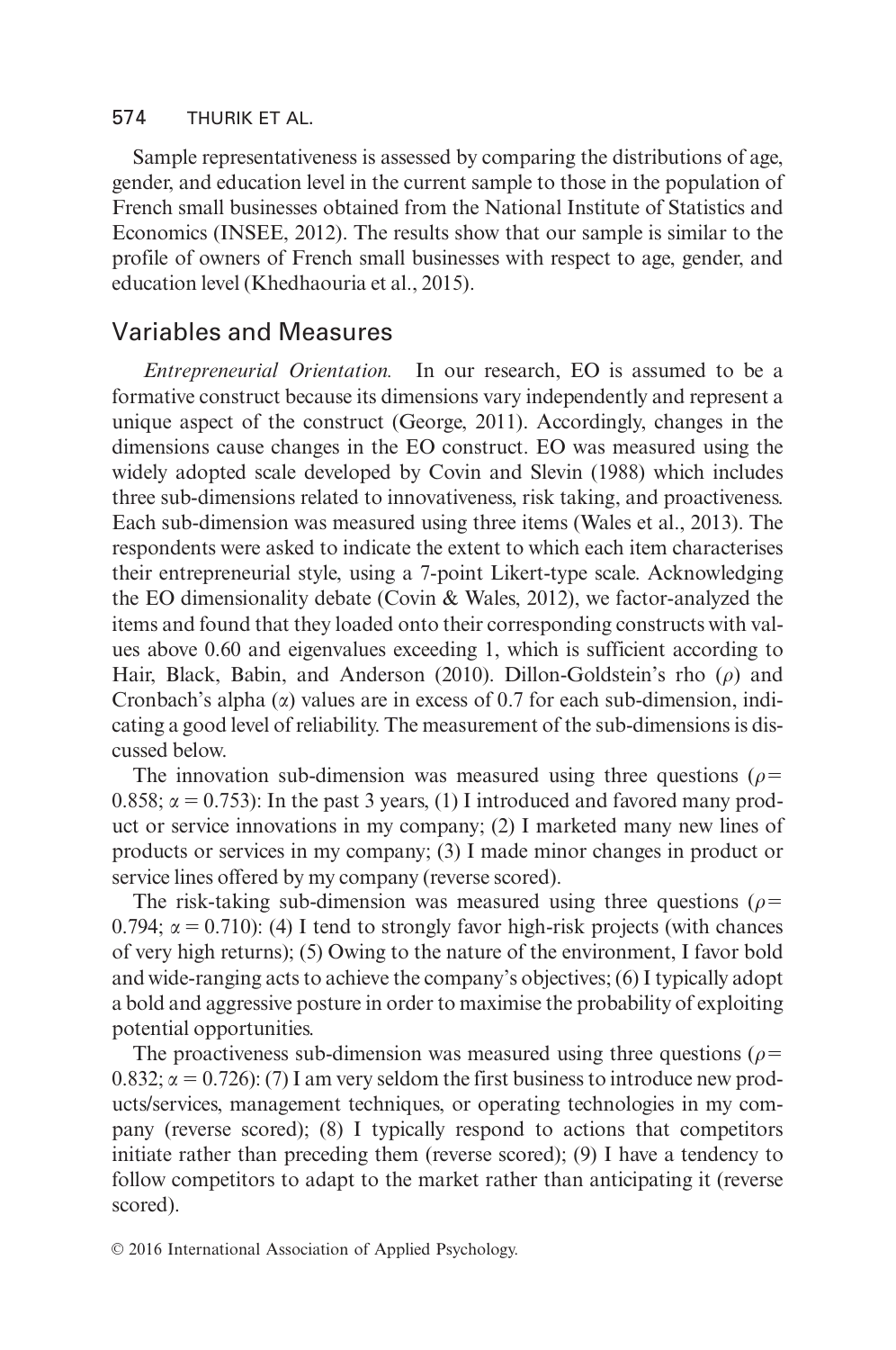ADHD Symptoms. ADHD symptoms were measured as a formative construct using the World Health Organization's ADHD Self-Reported Scale (ASRS-6), which includes two sub-dimensions: attention deficit and hyperactivity disorder (Davidson, 2008). The ASRS-6 measure comprises six of the original 18 DSM-IV "Criterion A" symptoms of ADHD and has proven effective in screening for ADHD (Kessler et al., 2007). The aim of the present study was not to clinically screen individuals for ADHD but, rather, to examine the link between the frequency with which ADHD symptoms are experienced and EO in a "non-diagnosed" sample. Each sub-dimension was measured by asking respondents to check the response that best describes how they felt and conducted themselves over the past six months, measured on a 5-point Likert scale ranging from  $1 =$  "Never" to  $5 =$  "Very often".

The attention deficit sub-dimension was measured using four questions ( $\rho=$ 0.820.  $\alpha = 0.768$ ): (1) How often do you have trouble wrapping up the final details of a project, once the challenging parts have been done? (2) How often do you have difficulty getting things in order when you have to do a task that requires organisation? (3) How often do you have problems remembering appointments or obligations? and (4) When you have a task that requires a lot of thought, how often do you avoid or delay getting started?

The hyperactivity disorder sub-dimension was measured using two questions ( $\rho = 0.765$ ;  $\alpha = 0.709$ ): (5) How often do you fidget or squirm (move) with your hands or feet when you have to sit down for a long time? and (6) How often do you feel overly active and compelled to do things like you were driven by a motor?

Control Variables. Creativity has been explicitly related to the dimensions of EO (Khedhaouria et al., 2015), including innovation (Baron & Tang, 2011), risk taking (Macko & Tyszka, 2009), and proactiveness (Shane & Nicolaou, 2014). Creativity was measured as a reflective construct using four items ( $\rho$ = 0.891;  $\alpha$  = 0.838) often reported in psychology and management research (Tierney, Farmer, & Graen, 1999): (1) I have confidence in my ability to solve problems creatively; (2) I feel that I am good at generating novel ideas; (3) I have a tendency to try out new approaches or methods in my work; (4) I feel that I am a good role model for creativity. Respondents provided their answers on a 7-point Likert scale ranging from  $1 =$  "strongly disagree" to  $7 =$  "strongly agree".

We also controlled for health because it has been found to be associated with entrepreneurship (Dijkhuizen, Gorgievski, Van Veldhoven, & Schalk, 2014; Rietveld, van Kippersluis, & Thurik, 2015). Health was measured as a reflective construct of self-rated health using an asymmetric 5-point Likert scale that is commonly used in medical research (Eriksson, Undén, & Elofsson, 2001). For both the physical and mental health categories, a single item was used (Bjorner, Kristensen, Orth-Gomér, Tibblin, Sullivan, & Westerholm, 1996): (1)

 $\odot$  2016 International Association of Applied Psychology.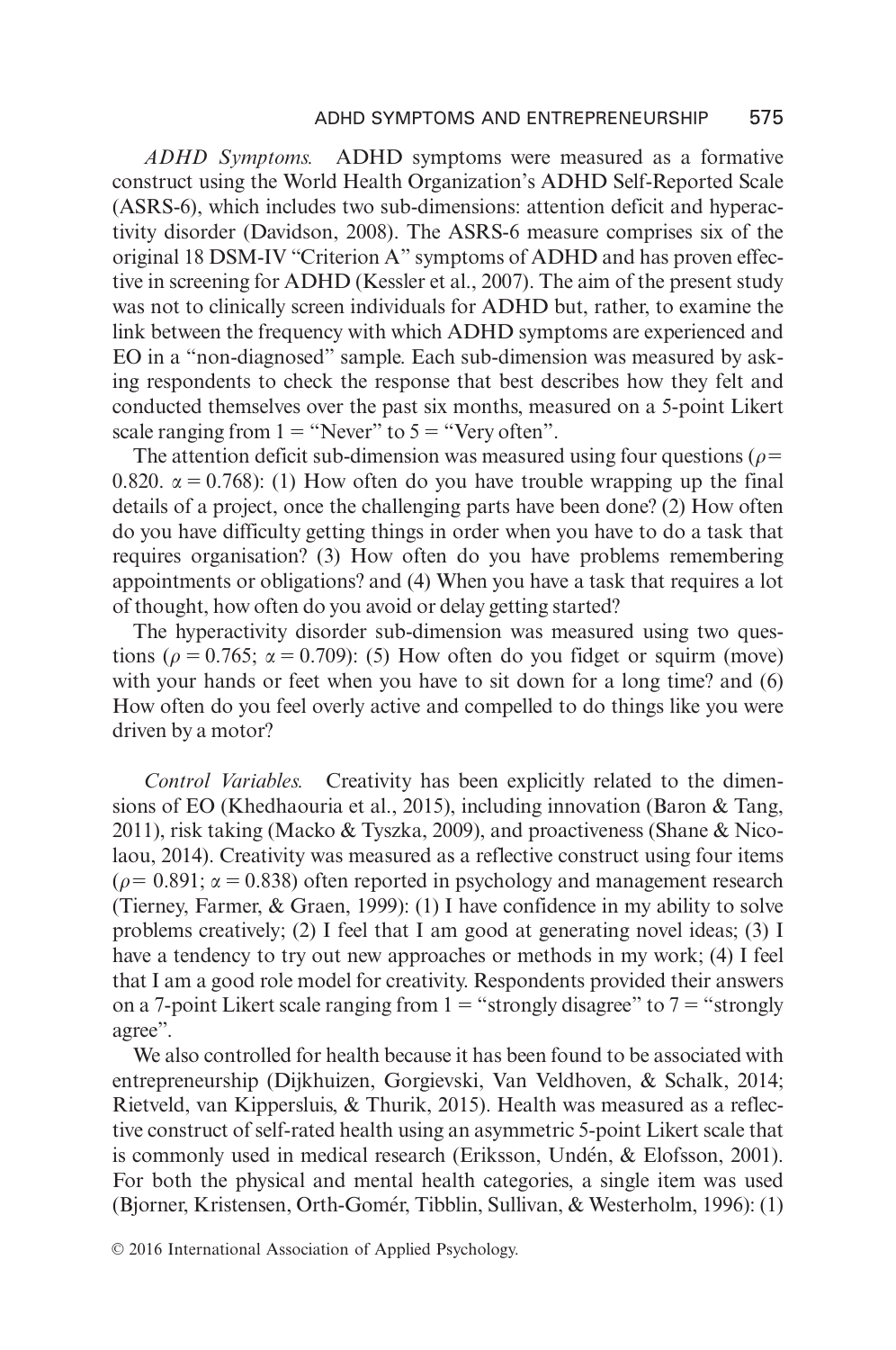During recent months, would you say your physical health was ...? (2) During recent months, would you say your mental health was ...?

Because previous studies suggest that smaller firms may face more challenges compared to their larger counterparts with respect to exploiting opportunities and access to human capital (Rauch et al., 2009), we controlled for firm size, measuring it in a dichotomous fashion ( $\leq 10$  and  $> 10$  employees).

Finally, in line with the general trend in entrepreneurship research to label entrepreneurs according to some demographic or other characteristic (e.g. young and old people, high and low levels of education and experience), which is often essential to understanding entrepreneurial behavior (Grilo & Thurik, 2008), we examined the effects of the entrepreneur's age ( $\leq$  45 and  $>$  45 years), level of education ( $< 5$  and  $\geq$  5 years of study), and experience ( $\leq 10$  and  $>$   $10$ years). Dichotomous variables were obtained by splitting the scale at the sample median, which facilitates comparisons between groups with high and low measurement values (MacCallum, Zhang, Preacher, & Rucker, 2002). The variables of age, education, and experience were combined into a construct labeled human capital (Wiklund et al., 2009).

### Data Transformation and Analysis

For all variables, the level of missing data is less than 10 per cent, which is acceptable (Hair et al., 2010). The Little's MCAR test was performed, allowing the expectation maximisation method to be used to replace missing data.

The data were analyzed using partial least squares (PLS) path modeling following the general procedures suggested by Chin (1998). PLS is appropriate for our study because it can address both reflective and formative constructs even with single-item constructs (Ringle, Sarstedt, & Straub, 2012).

### RESULTS

### Testing the Measurement Model

We first assessed the convergent validity, discriminant validity, and reliability of the measurement scales for the first-order factors. The results show adequate convergent validity, as all retained items load onto their corresponding constructs with a value above 0.6 except two items related to the attention deficit sub-dimension. Dropping these two items would ensure convergent validity (Chin, 1998) because attention deficit is a reflective sub-dimension, but the results after dropping these items are similar to the results with all six items retained. Table 1 shows good evidence of discriminant validity (the square roots of the average variance extracted, or AVE, on the diagonal are greater than the corresponding off-diagonal inter-construct correlations) and composite reliability

 $© 2016 International Association of Applied Psychology.$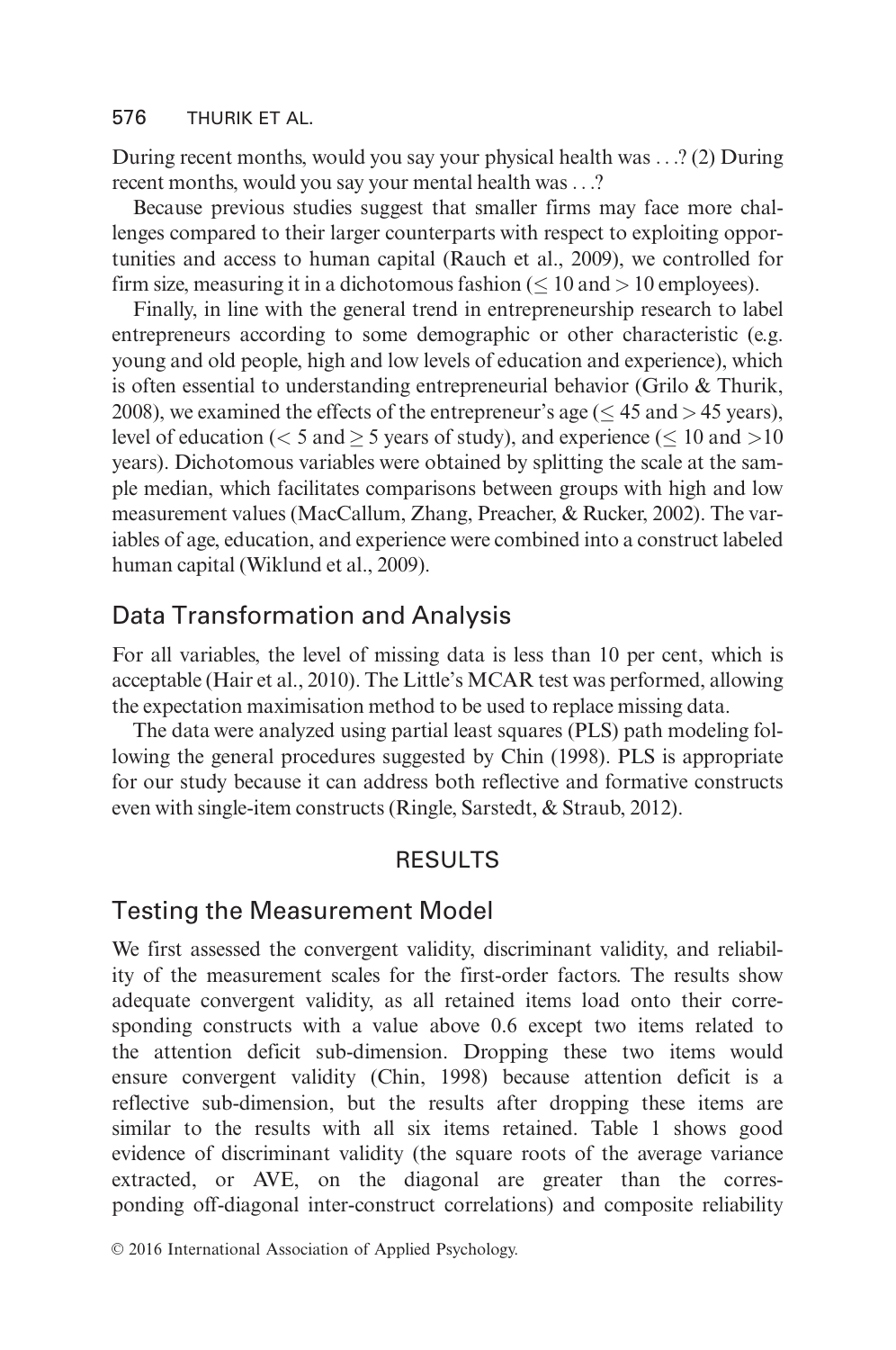|                                                                                   |                                                                          |                                                                               |                                                        |                                           |                                       | Correlation of constructs |                                                        |                   |               |                  |
|-----------------------------------------------------------------------------------|--------------------------------------------------------------------------|-------------------------------------------------------------------------------|--------------------------------------------------------|-------------------------------------------|---------------------------------------|---------------------------|--------------------------------------------------------|-------------------|---------------|------------------|
|                                                                                   | reliability $(\rho)$ deficit<br>Composite                                |                                                                               | Attention Hyperactivity<br>disorder                    |                                           |                                       |                           | Creativity Innovation Risk-taking Proactiveness Health |                   | Firm<br>size  | Hunan<br>capital |
| Attention deficit                                                                 | 0.820                                                                    |                                                                               |                                                        |                                           |                                       |                           |                                                        |                   |               |                  |
| Hyperactivity disorder                                                            | 1.765                                                                    | 0.834<br>0.191<br>0.113<br>0.036<br>0.000<br>0.113<br>0.043<br>0.152<br>0.152 | 0.787                                                  |                                           |                                       |                           |                                                        |                   |               |                  |
| Creativity                                                                        | $\begin{array}{c} 0.891 \\ 0.858 \\ 0.794 \\ 0.832 \\ 0.859 \end{array}$ |                                                                               | $-0.081$<br>$0.013$<br>$0.144$<br>$-0.034$<br>$-0.092$ |                                           |                                       |                           |                                                        |                   |               |                  |
| Innovation                                                                        |                                                                          |                                                                               |                                                        |                                           |                                       |                           |                                                        |                   |               |                  |
| Risk-taking                                                                       |                                                                          |                                                                               |                                                        |                                           |                                       |                           |                                                        |                   |               |                  |
| Proactivity                                                                       |                                                                          |                                                                               |                                                        |                                           |                                       |                           |                                                        |                   |               |                  |
| Health                                                                            |                                                                          |                                                                               |                                                        | 0.819<br>0.249<br>0.234<br>0.169<br>0.169 | <b>820</b><br>0.449<br>0.325<br>0.137 | 0.751<br>0.350<br>0.124   |                                                        | 0.868             |               |                  |
| Firm size                                                                         | .000                                                                     |                                                                               |                                                        | 0.033                                     |                                       | 0.017                     | $0.790$<br>0.160<br>0.093<br>0.002                     | $-0.028$<br>0.058 | $\frac{1}{2}$ |                  |
| Human capital                                                                     | 000.1                                                                    |                                                                               | $-0.173$                                               | 0.057                                     | 0.021                                 | 0.047                     |                                                        |                   | 0.050         | n/a              |
| Diagonal elements are the square root of the average of variance explained (AVE). |                                                                          |                                                                               |                                                        |                                           |                                       |                           |                                                        |                   |               |                  |

ADHD SYMPTOMS AND ENTREPRENEURSHIP 577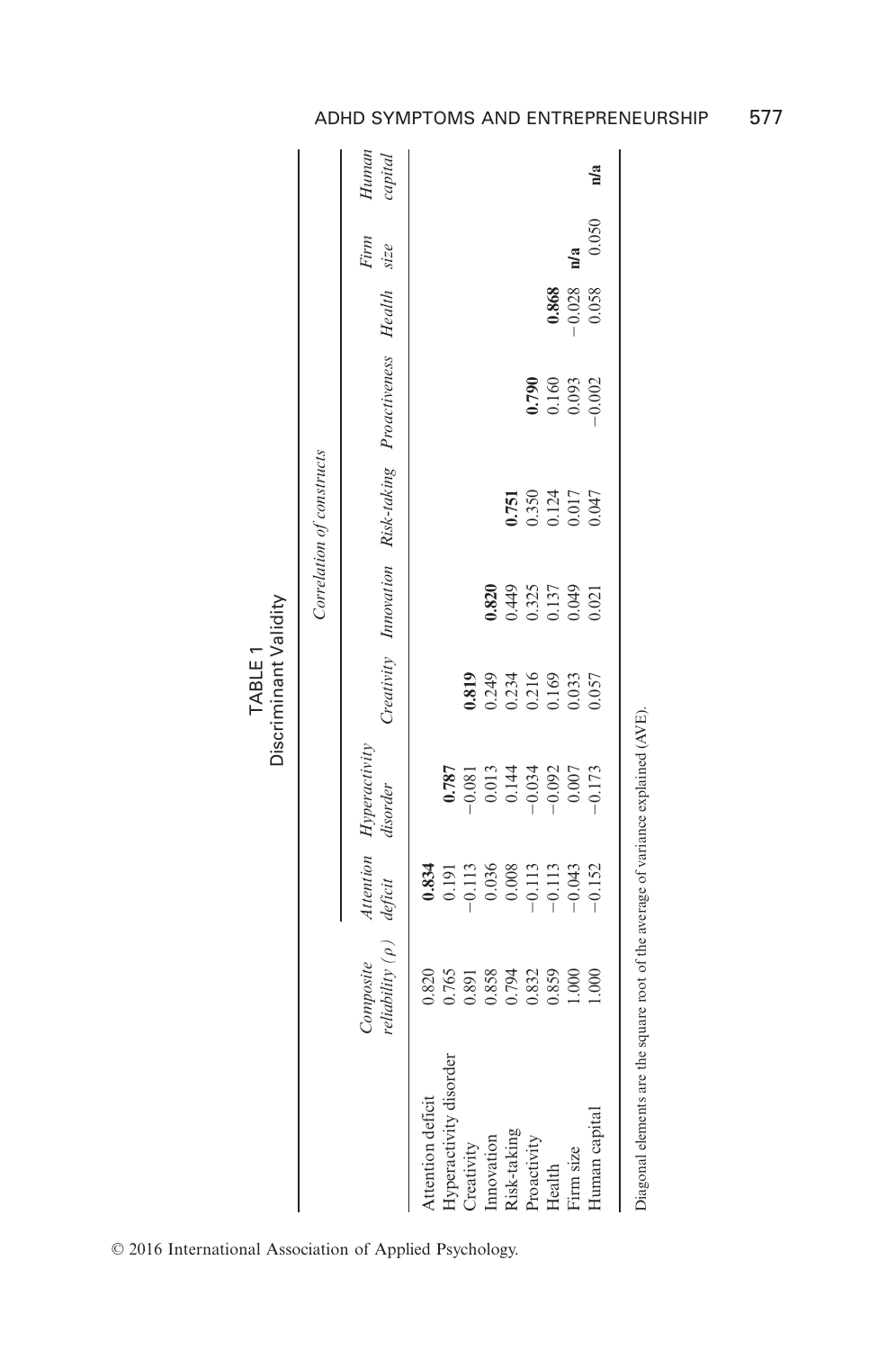(measured scales range from 0.765 to 0.891, exceeding the recommended threshold of 0.70) (Chin, 1998). Finally, we controlled for common method bias using the unmeasured common latent method factor (Podsakoff, MacKenzie, Lee, & Podsakoff, 2003). The results show no common method bias and provide support for the validity of our measures.

### Testing the Structural Model

Following the results of the first-order factor analysis, we used PLS to obtain the second-order factor indicators. The resulting latent variable scores were then used as formative measures of the aggregate EO and ADHD constructs (Diamantopoulos, Riefler, & Roth, 2008).

An important concern associated with formative constructs is the level of multicollinearity across their sub-dimensions (Diamantopoulos et al., 2008). We tested the formative constructs for multicollinearity by calculating the variance inflation factor (VIF) values. All values are well below the threshold of 3.30, indicating no serious multicollinearity issues (Diamantopoulos et al., 2008).

Another concern associated with a formative construct is the weight significance of sub-dimensions. Removing formative sub-dimensions that are not significant should be theoretically justified rather than merely based on empirical results (Diamantopoulos et al., 2008). Because the proactiveness subdimension is part of the EO construct and has a significant bivariate correlation  $(r = 0.542, p < .05)$ , we retained it despite its nonsignificant weight (Diamantopoulos et al. 2008). Rerunning the model with the nonsignificant proactiveness sub-dimension removed yielded similar results as the model that included all sub-dimensions.

Table 2 shows the results for the relationship between ADHD and EO  $(\beta = 0.177, p < .01$  and  $R^2 = 3.1\%)$ . There is, indeed, a significant link between ADHD and EO.

To test the model's robustness (Hair et al., 2010), first, we added the following controls: creativity, health, firm size, and human capital (consisting of age, years of education, and experience). Creativity and health have the expected positive association with EO, whereas size and human capital do not have an association. The link between ADHD and EO remains positive and significant  $(\beta = 0.111, p < .05$  and  $R^2 = 12.1\%)$  despite the "competition" from these relevant controls. Second, we use firm size, age, education, and experience as dichotomous moderators. The results indicate that the link between ADHD and EO remains stable and is not affected by controls and moderators: it is consistently positive and significant in four out of eight cases. The multi-group t-test shows no difference between any of the sub-groups.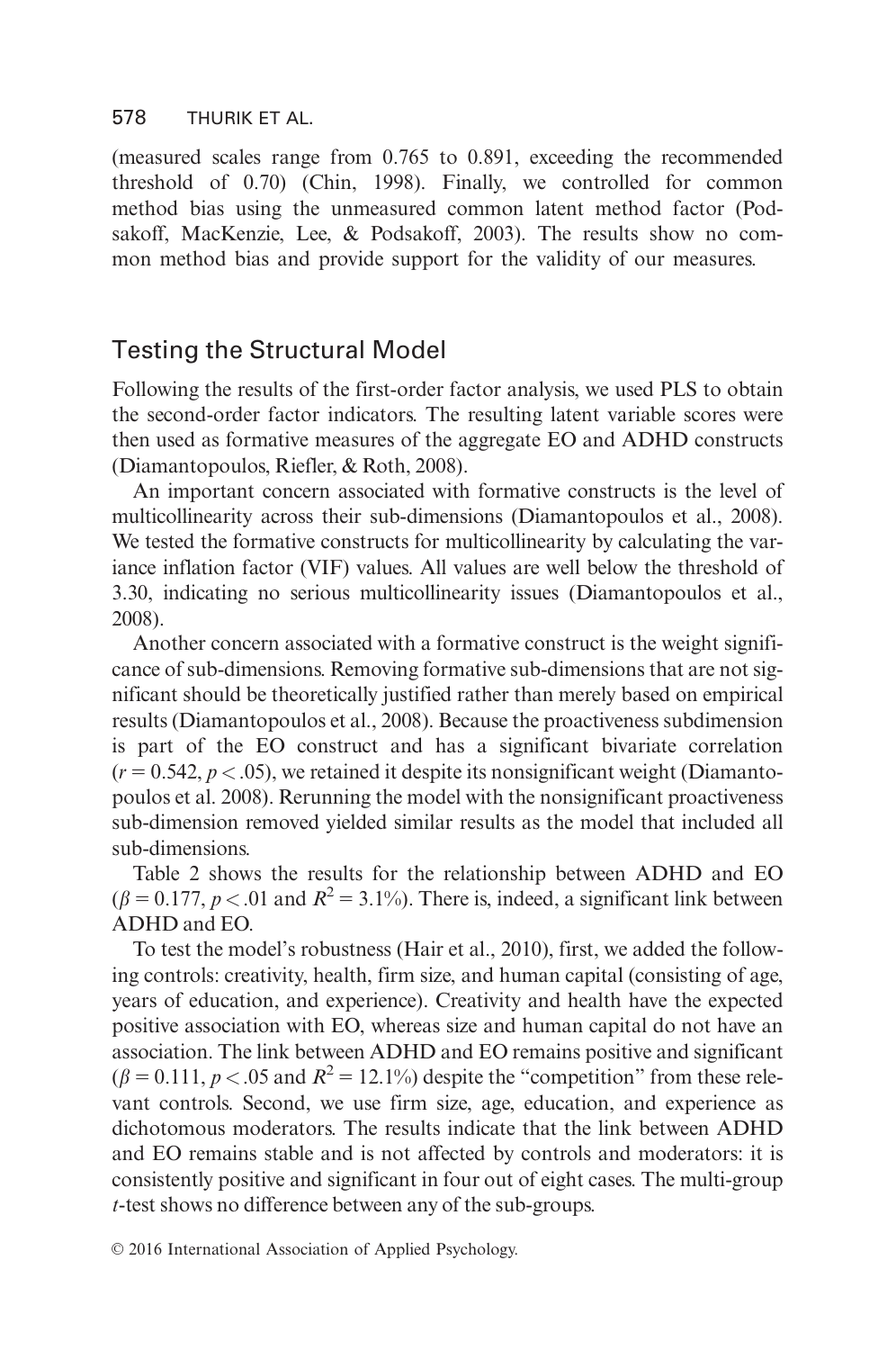| Standardized values $(\beta)$                                                                                   | Relationship<br>between<br>ADHD and EO | Relationships<br>between<br>controls and EO | Explained<br>variance<br>$(R_{E O}^2 \% )$ |
|-----------------------------------------------------------------------------------------------------------------|----------------------------------------|---------------------------------------------|--------------------------------------------|
| ADHD and EO alone ( $n = 306$ )                                                                                 | $0.177**$                              |                                             | 3.1                                        |
| With controls $(n = 306)$<br>Creativity<br>Health<br>Firm size<br>Human capital<br>With controls and moderators | $0.111*$                               | $0.288***$<br>$0.139*$<br>0.052<br>0.031    | 12.1                                       |
| Firm size < 10 ( $n = 154$ )<br>Creativity<br>Health                                                            | $0.173*$                               | $0.385***$<br>0.045                         | 17                                         |
| Firm size > 10 ( $n = 152$ )<br>Creativity<br>Health                                                            | 0.083                                  | $0.197*$<br>$0.245**$                       | 11.2                                       |
| Multi-group <i>t</i> -test ( $D = 0.090$ )<br>Age < 45 ( $n = 189$ )<br>Creativity<br>Health                    | $0.135*$                               | $0.251***$<br>$0.216**$                     | 12.5                                       |
| Age > 45 ( $n = 117$ )<br>Creativity<br>Health                                                                  | 0.129                                  | $0.351***$<br>$-0.016$                      | 13                                         |
| Multi-group <i>t</i> -test ( $D = 0.006$ )<br>Years of education < $5 (n = 107)$<br>Creativity<br>Health        | 0.088                                  | $0.383***$<br>0.100                         | 18.4                                       |
| Years of education $\geq 5$ ( <i>n</i> = 199)<br>Creativity<br>Health                                           | $0.135*$                               | $0.254***$<br>$0.139*$                      | 9.1                                        |
| Multi-group <i>t</i> -test ( $D = 0.047$ )<br>Years of experience $\leq 10 (n = 182)$<br>Creativity<br>Health   | $0.158*$                               | $0.229**$<br>0.105                          | 8.6                                        |
| Years of experience > 10 ( $n = 124$ )<br>Creativity<br>Health<br>Multi-group <i>t</i> -test ( $D = 0.073$ )    | 0.085                                  | $0.374***$<br>$0.171*$                      | 18.4                                       |

#### TABLE 2 The Link between ADHD and EO: Controls and Moderators

\*\*\*p <.001; \*\*p <.01; \*p <.05.

### **DISCUSSION**

Starting from the assumption that entrepreneurial orientation can be measured at the level of the individual small business owner (Khedhaouria et al., 2015), and building on the perspective that ADHD symptoms can be viewed as

 $© 2016 International Association of Applied Psychology.$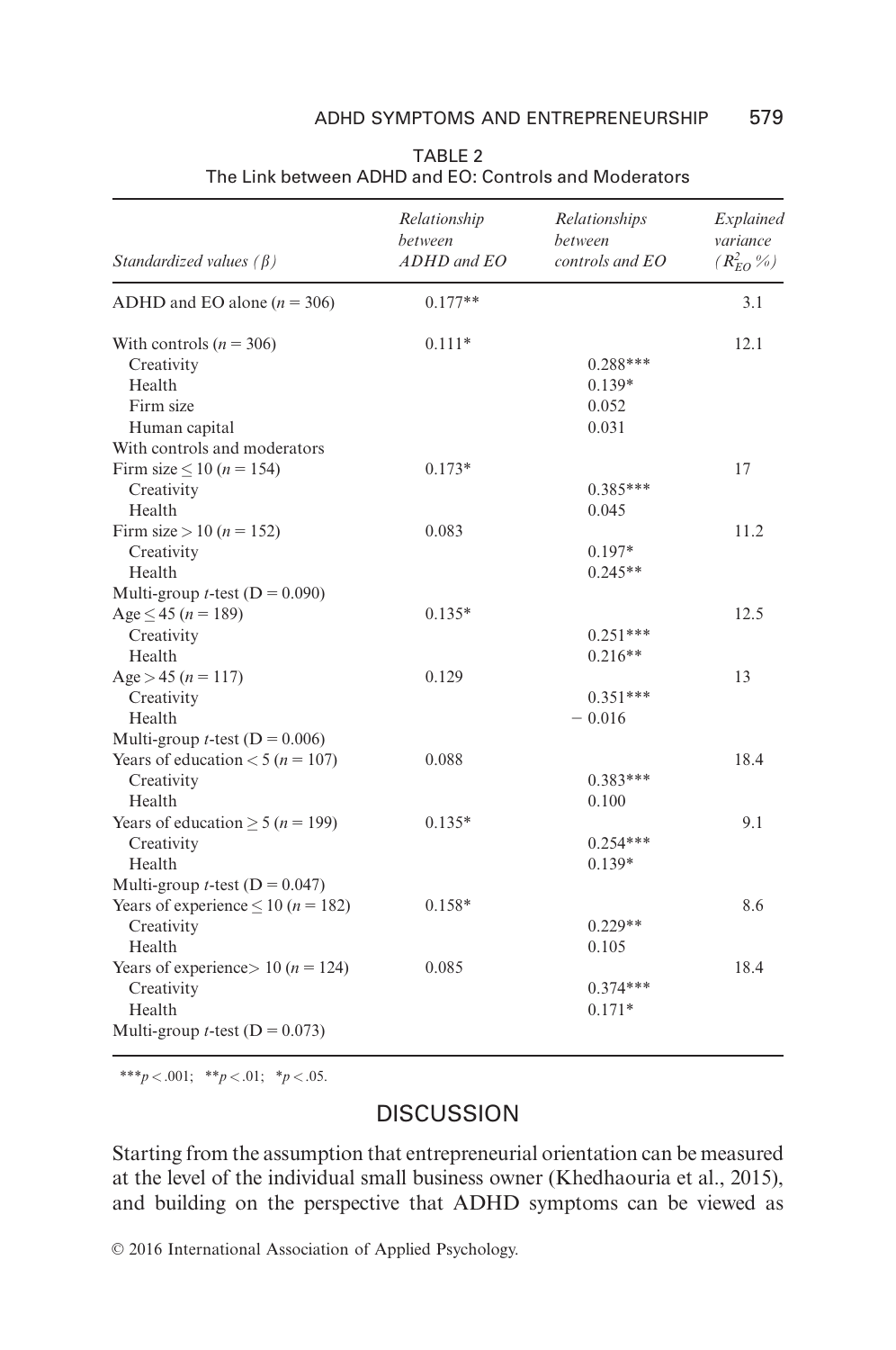personal traits with both bright and dark sides (Judge et al., 2009), the present study examines whether small firms led by entrepreneurs who experience ADHD symptoms exhibit higher levels of entrepreneurial orientation. Using data on 306 French small firm owners and a partial least squares (PLS) approach, we show that there is such a link. We are the first to go beyond the anecdotal level and find evidence of a link between ADHD symptoms and entrepreneurial orientation, which is known to be a crucial antecedent of entrepreneurial success in terms of small firm survival and growth (Wiklund et al., 2009). Our study contributes to our understanding of the determinants of entrepreneurial orientation and to "destigmatising" ADHD, which is considered a clinical disorder that should be treated.

## Theoretical Implications

Our study makes at least two important contributions. First, our main contribution is the positive association between ADHD and entrepreneurial orientation. This finding can be compared to that of Wales et al. (2013), who find that CEO narcissism, a classically detrimental trait, can be linked to entrepreneurial orientation. Our finding suggests that ADHD symptoms in the workplace are not inherently negative. Of course, high levels of specific cognitive behavioral traits such as ADHD may impair an individual's ability to lead a sound professional and personal life. This is highlighted by the clinical perspective, leading to a negative connotation and an emphasis on the treatment of such traits. We avoid the clinical interpretation and show that ADHD symptoms may lead to positive outcomes in a small firm context. Our finding contributes to an emerging literature that employs biomarkers and psychosocial markers to explain entrepreneurial choice or intensity (van der Loos et al., 2013). We are not aware of any similar studies on entrepreneurial orientation.

Second, our study adds to the rich literature on the determinants of entrepreneurial orientation. By examining the association between ADHD and entrepreneurial orientation, we address Wales et al.'s (2013) call to progress beyond simple discussions of entrepreneurial traits and focus on the implications of those traits for company outcomes. Our study is unique in that it employs a well-defined and validated cognitive behavioral trait in a model to "explain" levels of entrepreneurial orientation while taking into account many controls that might function as alternative explanations.

## Practical Implications

Our findings have implications for individuals who experience symptoms of ADHD and have entrepreneurial aspirations. First, educators may consider enhancing the positive attributes exhibited by individuals with ADHD symptoms that coincide with innovativeness, risk-taking behavior, and proactiveness, which can contribute to the successful pursuit of their entrepreneurial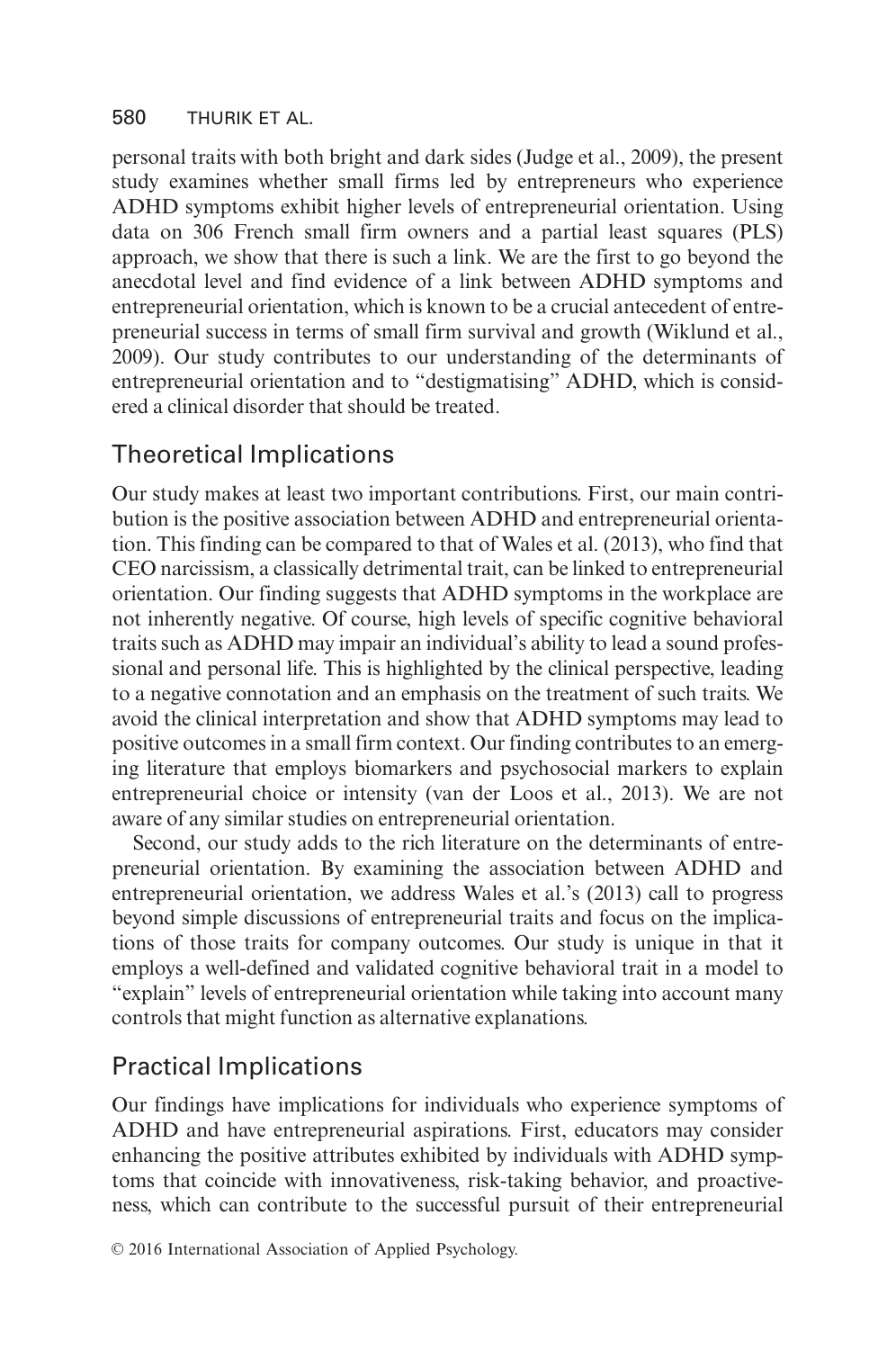ambition (Verheul et al., 2015). Thus, educators should create an appropriate environment in which individuals with ADHD symptoms are able to exploit their particular gifts (Biederman et al., 2005) and create awareness of how the nature of human neurocognitive diversity may encourage entrepreneurship behaviors (Nadeau, 2005).

Second, in the workplace environment, management should not only be aware of the challenges these symptoms pose but also understand their advantages. The positive attributes associated with ADHD could provide an incentive for workplace change, and measures to reduce discrimination against individuals with ADHD symptoms are likely to allow their strengths to be more fully developed and utilised, which will benefit the organisation (Nadeau, 2005). Just as cognitive diversity was perhaps selectively advantageous to early human groups, tapping into such diversity in the workplace is likely to improve organisational performance (Nadeau, 1997). Individuals exhibiting what some researchers describe as a brain disorder may also possess a creative genius and a wealth of thoughts that may prove invaluable to organisations (Kelly & Ramundo, 2006). The alternative view, i.e. that the negative characterisation of ADHD is merely a contextual perspective of otherwise positive attributes, implies a failure in schools, workplaces, and other social settings to adequately accommodate and embrace the positive attributes of individuals with ADHD symptoms. This view raises the question of how individuals with these attributes can be accommodated. Recognising the need to create workplace practices and organisational cultures that embrace diversity is a practical endeavor to accommodate individuals from a wider range of backgrounds, which may ultimately lead to increased organisational performance (Thomas, 1990). ADHD coaching is another promising intervention approach that can improve the workplace performance of entrepreneurs with ADHD symptoms (Goldstein, 2005). Similar to the psychological treatments, there are many other supplementary treatments for ADHD that, although showing potential, still require rigorous study in adult ADHD populations, including neurofeedback, working memory training, and mindfulness meditation (Zylowska et al., 2008).

### Limitations and Future Research

The present study has a number of limitations that need to be addressed in future research.

First, the explained variance of entrepreneurial orientation  $(R_{EO}^2)$  using ADHD is relatively low. Many antecedents of entrepreneurial orientation are not included in the present study. The fact that creativity and health consistently contributed to the explanation of entrepreneurial orientation opens interesting avenues for further model building. For instance, creativity is a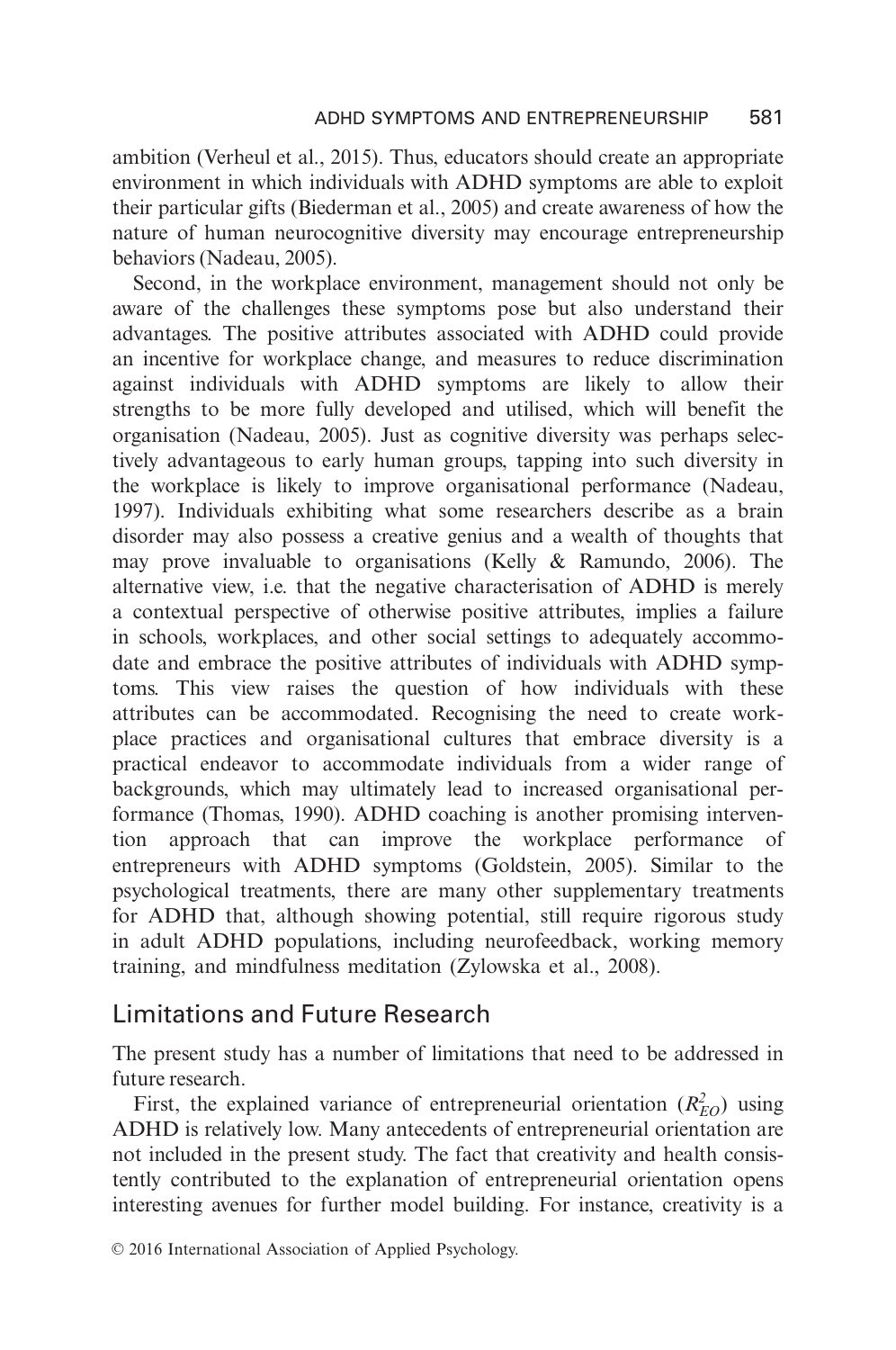documented determinant of entrepreneurial orientation (Khedhaouria et al., 2015), and it is also reported to be associated with ADHD (Cramond, 1994). It would be worthwhile to examine the link between ADHD and entrepreneurial orientation as mediated by creativity.

Other individual factors such as self-efficacy (Khedhaouria et al., 2015), internal locus of control (Cromie, 2000), and achievement motive (Ahmed, 1985) have shown links with entrepreneurial orientation. Furthermore, the work of Baron points to affect (e.g. feelings and emotions) and divergent thinking (Ames & Runco, 2005) as candidates for inclusion in a model explaining the entrepreneurial process (Baron, 2008).

Second, although our measurement strategy is unlikely to suffer from common method bias, more research is warranted (Podsakoff et al., 2003). In particular, our data collection is based on self-reported measures. Self-reported measures based on perceptions may lead to biases, especially when data are collected at the same point in time. These biases may be limited in our case because neither ADHD symptoms nor entrepreneurial orientation are likely to change drastically during one's adult life. Nevertheless, future research should collate different measures spread over time or use separate primary and secondary observations.

Third, although we argued that an entrepreneurship or small firm context is often perceived as an appropriate work environment for ADHD adults' effectiveness and success (Verheul et al., 2015), we could not define and clarify such an environment in terms of autonomy or work satisfaction using our data set. This limitation should certainly be overcome in future research that examines the entrepreneurial orientation achievements of people with ADHD symptoms in different workplace environments (Nadeau, 2005). In such research, the perspective that ADHD symptoms are viewed as personal traits with both "bright" (i.e. desirable) and "dark" (i.e. undesirable) sides could be thoroughly investigated (Judge et al., 2009).

Fourth, it is worthwhile studying entrepreneurial choice using a sample of entrepreneurs and a control group, as we address only the entrepreneurial orientation of individuals who are already entrepreneurs in the present study. Similarly, it would be valuable to study the link between ADHD symptoms and entrepreneurial success.

Finally, while the literature indicates that there is a greater prevalence of ADHD among males than among females (Nussbaum, 2012), the low number of females in our study (52 observations) did not allow us to use gender as a moderator. This limitation should be overcome in future research.

### **CONCLUSION**

Our findings reveal a novel and intriguing pattern that shows that ADHD symptoms of firm owners may contribute to small firm survival and firm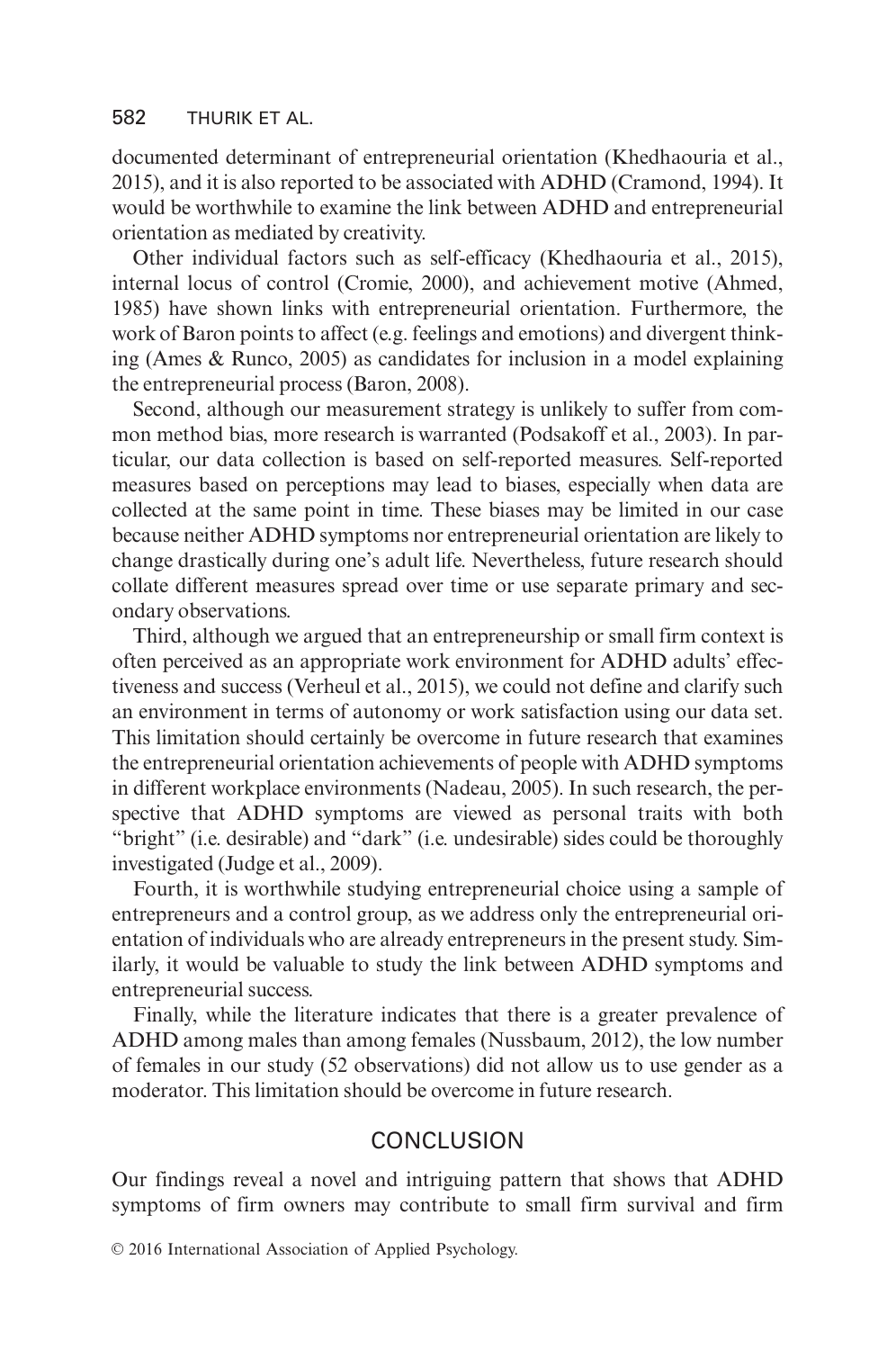growth through the association with the entrepreneurial orientation of their owners. This pattern merits replication to better understand the behavioral manifestations of ADHD and entrepreneurial orientation. When employed in an appropriate environment, individuals with ADHD symptoms may be regarded as assets rather than as possibly problematic cases. We should recognise their strengths rather than remediate what are often simply regarded as their weaknesses. Thus, we may wish to re-evaluate the labels that society assigns to individuals with ADHD symptoms and, instead, search for these individuals' strengths.

#### **REFERENCES**

- Ahmed, S.U. (1985). n-Ach, risk-taking propensity, locus of control and entrepreneurship. Personality and Individual Differences, 6, 781–782.
- American Psychiatric Association (2000). Diagnostic and Statistical Manual of Mental Disorders, DSM-IV-TR, Fourth edition. Arlington, VA: American Psychiatric Association.
- Ames, M., & Runco, M.A. (2005). Predicting entrepreneurship from ideation and divergent thinking. Creativity and Innovation Management, 14, 311–315.
- Barkley, R.A. (1997). Behavioral inhibition, sustained attention, and executive functions: Constructing a unifying theory of AD/HD. Psychological Bulletin, 121, 65–94.
- Baron, R.A. (2008). The role of affect in the entrepreneurial process. Academy of Management Review, 33, 328–340.
- Baron, R.A., & Tang, J. (2011). The role of entrepreneurs in firm-level innovation: Joint effects of positive affect, creativity, and environmental dynamism. Journal of Business Venturing, 26, 49–60.
- Biederman, J., Mick, E., Fried, R., Aleardi, M., Potter, A., & Herzig, K. (2005). A simulated workplace experience for nonmedicated adults with and without ADHD. Psychiatric Services, 56, 1617–1620.
- Bjorner, J.B., Kristensen, T.S., Orth-Gomér, K., Tibblin, G., Sullivan, M., & Westerholm, P. (1996). Self-rated health: A useful concept in research, prevention and clinical medicine. Forskningsrådsnämnden (Swedish Council for Planning and Coordination of Research), Stockholm, Sweden.
- Brown, T.E. (2005). Attention deficit disorder: The unfocused mind in children and adults. New Haven, CT and London: Yale University Press.
- Chin, W.W. (1998). The partial least squares approach for structural equation modeling. In G.A. Marcoulides (Ed.), Modern methods for business research (pp. 295–336). Mahwah, NJ: Lawrence Erlbaum.
- Coetzer, G.H., & Trimble, R. (2009). An empirical examination of the relationships between adult attention deficit, reliance on team mates and team member performance. Team Performance Management, 15, 78–91.
- Corman, C.A., & Hallowell, E.M. (2006). Positively ADD: Real success stories to inspire your dreams. New York: Walker Publishing.
- Covin, J.G., & Slevin, D.P. (1988). The influence of organization structure on the utility of an entrepreneurial top management style. Journal of Management Studies, 25, 217–234.
- $\odot$  2016 International Association of Applied Psychology.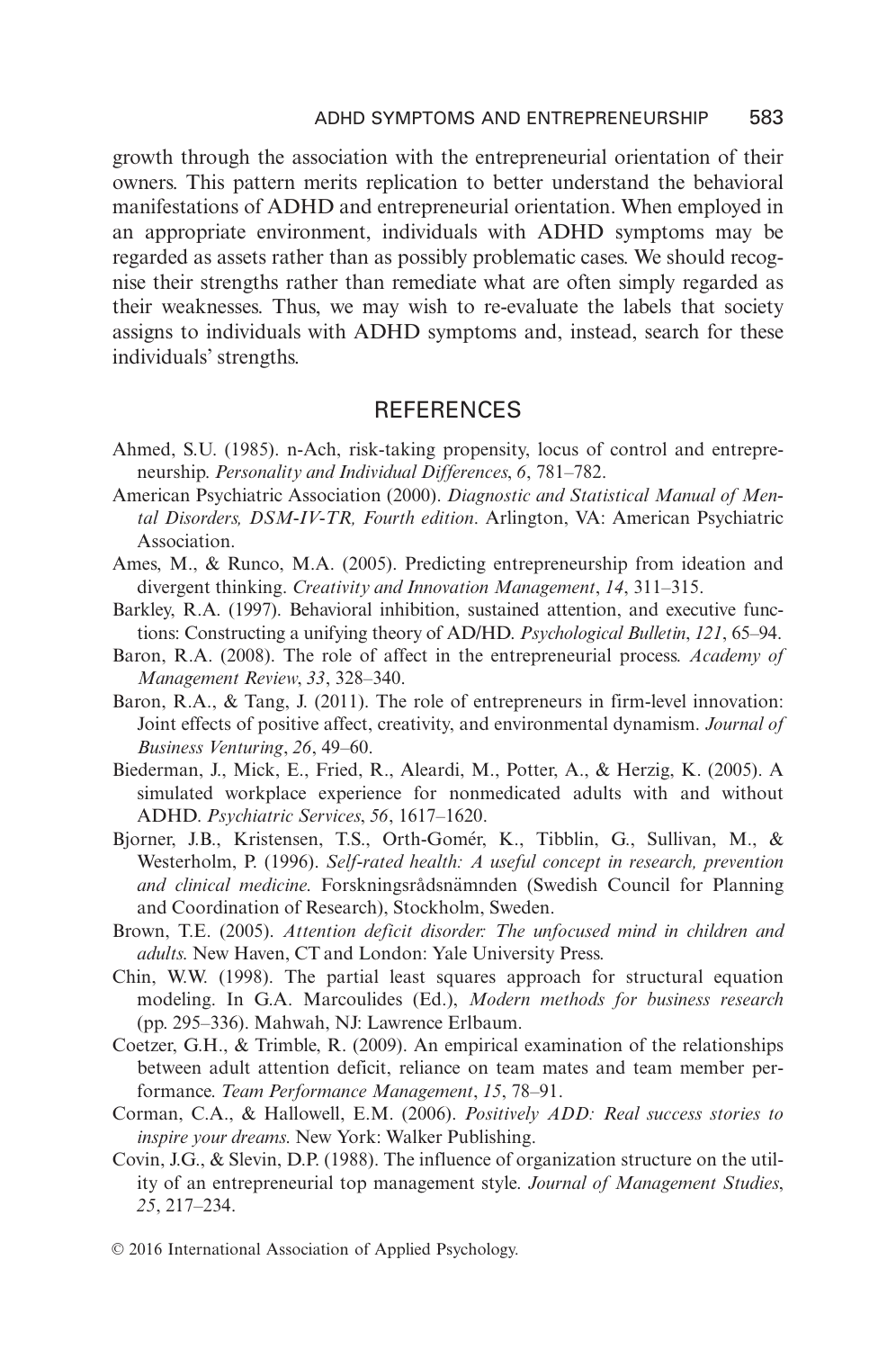- Covin, J.G., & Wales, W.J. (2012). The measurement of entrepreneurial orientation. Entrepreneurship: Theory & Practice, 36(4), 677–702.
- Cramond, B. (1994). Attention-deficit hyperactivity disorder and creativity: What is the connection? Journal of Creative Behavior, 28, 193–210.
- Cromie, S. (2000). Assessing entrepreneurial inclinations: Some approaches and empirical evidence. European Journal of Work and Organizational Psychology, 9, 7–30.
- Davidson, M.A. (2008). ADHD in adults: A review of the literature. Journal of Attention Disorder, 11, 628–641.
- Diamantopoulos, A., Riefler, P., & Roth, K.P. (2008). Advancing formative measurement models. Journal of Business Research, 61, 1203–1218.
- Dijkhuizen, J., Gorgievski, M.J., Van Veldhoven, M.J.P.M., & Schalk, M.J.D. (2014). Feeling successful as an entrepreneur: A job demands-resources approach. International Entrepreneurship and Management Journal. doi: [10.1007/s11365-014-0354-z](info:doi/10.1007/s11365-014-0354-z)
- Doshi, J.A., Hodgkins, P., Kahle, J., Sikirica, V., Cangelosi, M.J., Setyawan, J., Erder, M.H., & Neumann, P.J. (2012). Economic impact of childhood and adult attention-deficit/hyperactivity disorder in the United States. Journal of the American Academy of Child and Adolescent Psychiatry, 51, 990–1002.
- Eriksson, I., Undén, A.L., & Elofsson, S. (2001). Self-rated health: Comparisons between three different measures. Results from a population study. International Journal of Epidemiology, 30, 326–333.
- European Commission (2003). Recommendation 2003/361/EC: SME definition. ([http://ec.europa.eu/enterprise/policies/sme/facts-figures-analysis/sme-defini](http://ec.europa.eu/enterprise/policies/sme/facts-figures-analysis/sme-definition/index_en.htm)[tion/index\\_en.htm](http://ec.europa.eu/enterprise/policies/sme/facts-figures-analysis/sme-definition/index_en.htm)). Retrieved 4 July 2013.
- Flach, F. (1997). Disorders of the pathways involved in the creative process. In M.A. Runco & R. Richards (Eds.), Eminent creativity, everyday creativity and health (pp. 815–831). London: Ablex Publishing Corporation.
- George, B.A. (2011). Entrepreneurial orientation: A theoretical and empirical examination of the consequences of differing constructs representations. Journal of Management Studies, 48, 1291–1313.
- Goldstein, S. (2005). Coaching as a treatment for ADHD. Journal of Attention Disorders, 9, 379–381.
- Grilo, I., & Thurik, A.R. (2008). Determinants of entrepreneurial engagement levels in Europe and the US. Industrial and Corporate Change, 17, 1113–1145.
- Hair, J.F., Black, W.C., Babin, B.J., & Anderson, R.E. (2010). Multivariate data analysis: A global perspective. Upper Saddle River, NJ: Pearson.
- Hambrick, D., & Mason, P. (1984). Upper echelons: The organization as a reflection of its top managers. Academy of Management Review, 9, 193–206.
- INSEE (2012). Profile of entrepreneur and enterprise. No. 58 Economie. [\(http://](http://www.insee.fr/fr/themes/detail.asp?ref_id=ir-sine2010&page=irweb/sine2010/dd/sine2010_regio_profil.htm) [www.insee.fr/fr/themes/detail.asp?ref\\_id](http://www.insee.fr/fr/themes/detail.asp?ref_id=ir-sine2010&page=irweb/sine2010/dd/sine2010_regio_profil.htm)=[ir-sine2010&page](http://www.insee.fr/fr/themes/detail.asp?ref_id=ir-sine2010&page=irweb/sine2010/dd/sine2010_regio_profil.htm)=[irweb/sine2010/dd/](http://www.insee.fr/fr/themes/detail.asp?ref_id=ir-sine2010&page=irweb/sine2010/dd/sine2010_regio_profil.htm) [sine2010\\_regio\\_profil.htm\)](http://www.insee.fr/fr/themes/detail.asp?ref_id=ir-sine2010&page=irweb/sine2010/dd/sine2010_regio_profil.htm). Retrieved 15 October 2013.
- Judge, T.A., Piccolo, R.F., & Kosalka, T. (2009). The bright and dark sides of leader traits: A review and theoretical extension of the leader trait paradigm. Leadership Quarterly, 20, 855–875.
- Kelly, K., & Ramundo, P. (2006). You mean I'm not lazy, stupid or crazy? A self-help book for adults with attention deficit disorder. New York, London, Toronto and Sydney: Scribner.

 $© 2016 International Association of Applied Psychology.$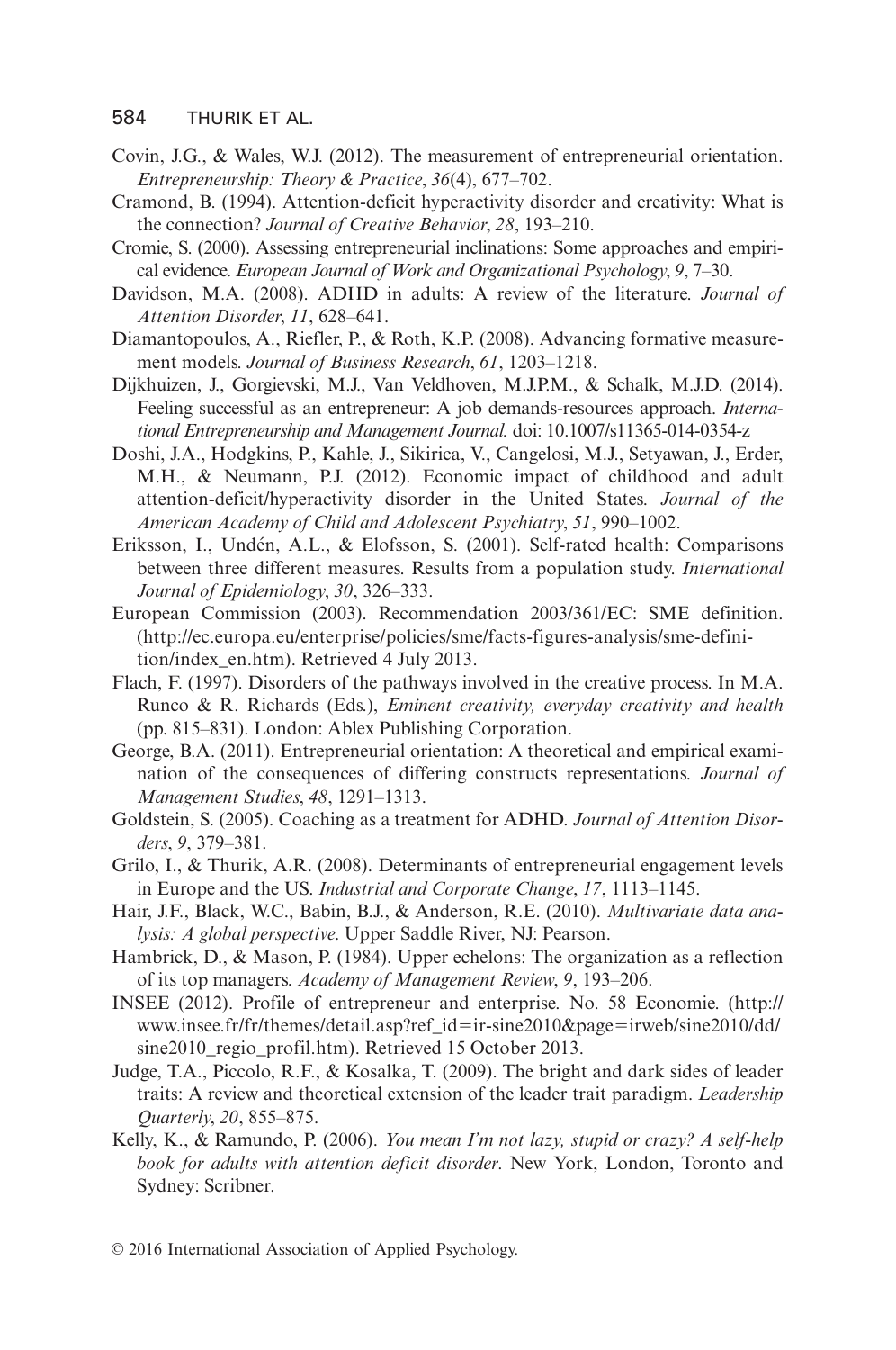- Kessler, R.C., Adler, L.A., Gruber, M.J., Sarawate, C.A., Spencer, T., & Van Brunt, D.L. (2007). Validity of the World Health Organization adult AD/HD self-report scale (ASRS) in a representative sample of health plan members. International Journal of Methods in Psychiatric Research, 16, 52–65.
- Khedhaouria, A., Gurău, C., & Torrès, O. (2015). Creativity, self-efficacy, and smallfirm performance: The mediating role of entrepreneurial orientation. Small Business Economics, 44, 485–504. doi: [10.1007/s11187-014-9608-y](info:doi/10.1007/s11187-014-9608-y)
- MacCallum, R.C., Zhang, S., Preacher, K.J., & Rucker, D.D. (2002). On the practice of dichotomization of quantitative variables. Psychological Methods, 7, 19–40.
- Macko, A., & Tyszka, T. (2009). Entrepreneurship and risk taking. Applied Psychology: An International Review, 58, 469–487.
- McMullen, J., & Shepherd, A. (2006). Entrepreneurial action and the role of uncertainty in the theory of the entrepreneur. Academy of Management Review, 31, 132–152.
- Mäntylä, T., Still, J., Gullberg, S., & Del Missier, F. (2012). Decision making in adults with ADHD. Journal of Attention Disorders, 16, 164–173.
- Mate, G. (2000). Scattered: How attention deficit disorder originates and what you can do about it. New York: Plume.
- Miller, D. (2011). Miller (1983) revisited: A reflection on EO research and some suggestions for the future. Entrepreneurship Theory and Practice, 35, 873–894.
- Murphy, K.R., & Barkley, R.A. (1996). Attention deficit hyperactivity disorder adults: Comorbidities and adaptive impairments. Comprehensive Psychiatry, 37, 393–401.
- Nadeau, K.G. (1997). ADD in the workplace: Choices, changes and challenges. London: Brunner-Routledge.
- Nadeau, K.G. (2005). Career choices and workplace challenges for individuals with ADHD. Journal of Clinical Psychology, 61, 549–563.
- Nussbaum, N.L. (2012). ADHD and female-specific concerns: A review of the literature and clinical implications. Journal of Attention Disorder, 16, 87–100.
- Pelham, W.E., Foster, E.M., & Robb, J.A. (2007). The economic impact of attentiondeficit/hyperactivity disorder in children and adolescents. Journal of Pediatric Psychology, 32, 711–727.
- Podsakoff, P.M., MacKenzie, S.B., Lee, J.Y., & Podsakoff, N.P. (2003). Common method biases in behavioral research: A critical review of the literature and recommended remedies. Journal of Applied Psychology, 88, 879–903.
- Rauch, A., Wiklund, J., Lumpkin, G.T., & Frese, M. (2009). Entrepreneurial orientation and business performance: An assessment of past research and suggestions for the future. Entrepreneurship Theory and Practice, 33, 761–787.
- Rietveld, C.A., van Kippersluis, H., & Thurik, A.R. (2015). Self-employment and health: Barriers or benefits? Health Economics, 24, 1302-1313. doi: [10.1002/](info:doi/10.1002/hec.3087) [hec.3087](info:doi/10.1002/hec.3087)
- Ringle, C.M., Sarstedt, M., & Straub, D.W. (2012). A critical look at the use of PLS-SEM. MIS Quarterly, 36, iii–xiv.
- Shane, S., & Nicolaou, N. (2014). Creative personality, opportunity recognition and the tendency to start businesses: A study of their genetic predispositions. Journal of Business Venturing, 30, 407–419. doi[:10.1016/j.jbusvent.2014.04.001](info:doi/10.1016/j.jbusvent.2014.04.001)

 $\odot$  2016 International Association of Applied Psychology.